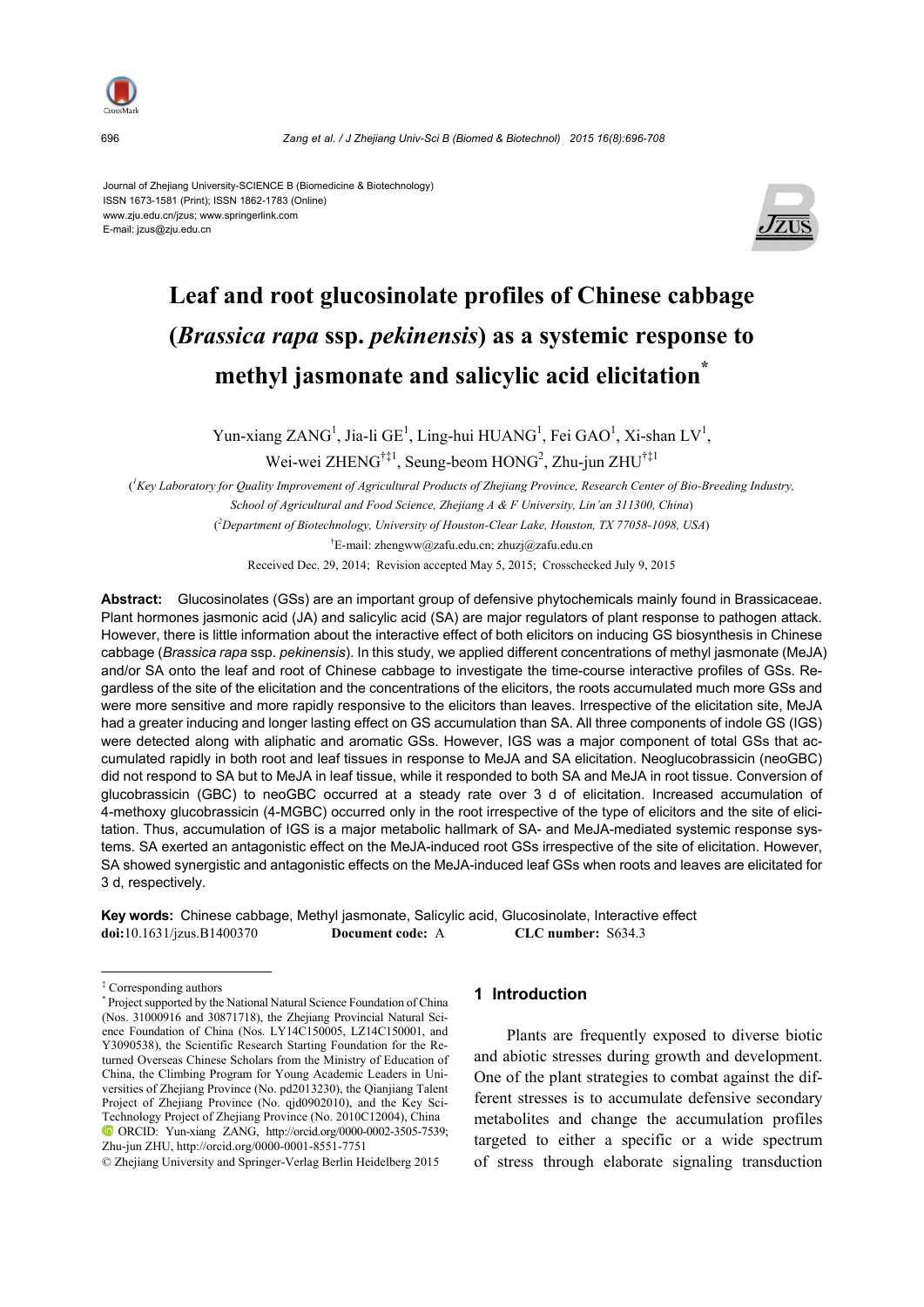pathways (Pieterse and Dicke, 2007; Akula and Ravishankar, 2011; Pieterse *et al.*, 2013). Glucosinolates (GSs) are one of the major defensive chemicals used by cruciferous plants to mediate plant innate immunity. Upon tissue damage occurring, GSs are hydrolyzed into bioactive isothiocyanates, thiocyanates, or nitriles by the action of myrosinase (Ratzka *et al.*, 2002; Borgen *et al.*, 2010). These GS hydrolysis products are toxic to fungi, bacterial pathogens, or herbivores (Agrawal and Kurashige, 2003; Wittstock *et al.*, 2003; Brader *et al.*, 2006; Burow *et al.*, 2006; Mumm *et al.*, 2008; Redovniković *et al.*, 2008).

Indole GS (IGS) breakdown products are known to be effective against both insect herbivores and pathogens (Agerbirk *et al.*, 2009; Stotz *et al.*, 2011). 4-Methoxy glucobrassicin (4-MGBC) hydrolysis products have a strong insect deterrent activity (Kim and Jander, 2007; Kim *et al.*, 2008), as well as antimicrobial activity (Osbourn, 1996; Bednarek *et al.*, 2009; Clay *et al.*, 2009). The breakdown products of neoglucobrassicin (neoGBC) are shown to exert mutagenic or genotoxic effects on mammalian and bacterial cells (Glatt *et al.*, 2011). Aliphatic GSs were also demonstrated to play an important role in plantherbivore interactions and non-host resistance in *Arabidopsis* (Beekwilder *et al.*, 2008; Müller *et al.*, 2010; Fan *et al.*, 2011). The necrotrophic pathogen *Alternaria brassicicola* was strongly affected by aliphatic GSs and isothiocyanates (Buxdorf *et al.*, 2013). *Arabidopsis* ecotype lines accumulating methylsulfinyl GS were more resistant to the generalist caterpillar *Spodoptera exigua* (Hübner) and to the specialist caterpillar *Pieris brassicae* (L.) than the lines containing hydroxypropyl GS as main compounds (Rohr *et al.*, 2006). 4-Methylsulphinylbutyl isothiocyanate was found to inhibit a wide range of fungi and bacteria (Tierens *et al.*, 2001). Increased accumulation of aromatic GSs was shown to stimulate salicylic acid (SA)-mediated defenses, while suppressing jasmonic acid (JA)-dependent defenses (Brader *et al.*, 2006). On the other hand, the GS metabolism was tightly related to some physiological processes under abiotic stresses, such as salinity, drought, heat, light, and nutrient deprivation (del Carmen Martínez-Ballesta *et al.*, 2013).

As plant stress hormones, both methyl jasmonate (MeJA)/JA and SA can induce accumulation of GSs in cruciferous plants. Exogenous JA application

dramatically increased the level of IGS, resulting in the enhanced resistance of *Arabidopsis* to both phloem-feeding and chewing insects (Mikkelsen *et al.*, 2003; Mewis *et al.*, 2005). Upon MeJA treatment, neoGBC significantly accumulated in the leaves of *Brassica* crops such as pak choi (Wiesner *et al.*, 2013), cabbage (Fritz *et al.*, 2010), oilseed rape (Brader Loivamäki *et al.*, 2004), broccoli (Pérez-Balibrea *et al.*, 2011), Chinese kale (Sun *et al.*, 2012), and turnip (Smetanska *et al.*, 2007). SA treatment on *Brassica* plants increased the accumulation of aromatic, indole, and aliphatic GSs, though accumulation profiles of the individual components vary greatly depending on the plants (Kiddle *et al.*, 1994; Mikkelsen *et al.*, 2003; Smetanska *et al.*, 2007; Pérez-Balibrea *et al.*, 2011; Sun *et al.*, 2012).

In general, JA induces resistance against necrotrophic pathogens, some phloem-feeding insects, and chewing herbivores, while SA induces resistance against biotrophic pathogens and some phloemfeeding insects (Thaler *et al.*, 2012). However, there are many exceptions to this basic framework, and recent works suggest that interactions between the JA and SA pathways may play important roles in finetuning defense responses (Takahashi *et al.*, 2004; Flors *et al.*, 2008; Smith *et al.*, 2009; Robert-Seilaniantz *et al.*, 2011). SA-applications did not disturb the JA-induced GS accumulation in *Brassica oleracea* and *Brassica nigra* (van Dam *et al.*, 2004), but attenuated in several *Arabidopsis* genotypes (Cipollini *et al.*, 2004). All these studies were based on the separate pre- and post-treatment of the tissues with either SA or JA. However, there has been no report on how the combined application of SA and JA onto leaves or roots affects GS accumulation profiles in Chinese cabbage. Due to the economical and nutritional importance in Asia, abundance in GSs, and the availability of whole genome information (Wang *et al.*, 2011), Chinese cabbage (*Brassica rapa* ssp. *pekinensis*) has a good potential to improve disease resistance by engineering specific GS profiles. In this study we investigated the interplay of MeJA and SA in inducing the accumulation of GSs in Chinese cabbage. The results would be useful to further researches on the crosstalk between JA- and SAmediated signaling pathways in the regulation of GS biosynthesis.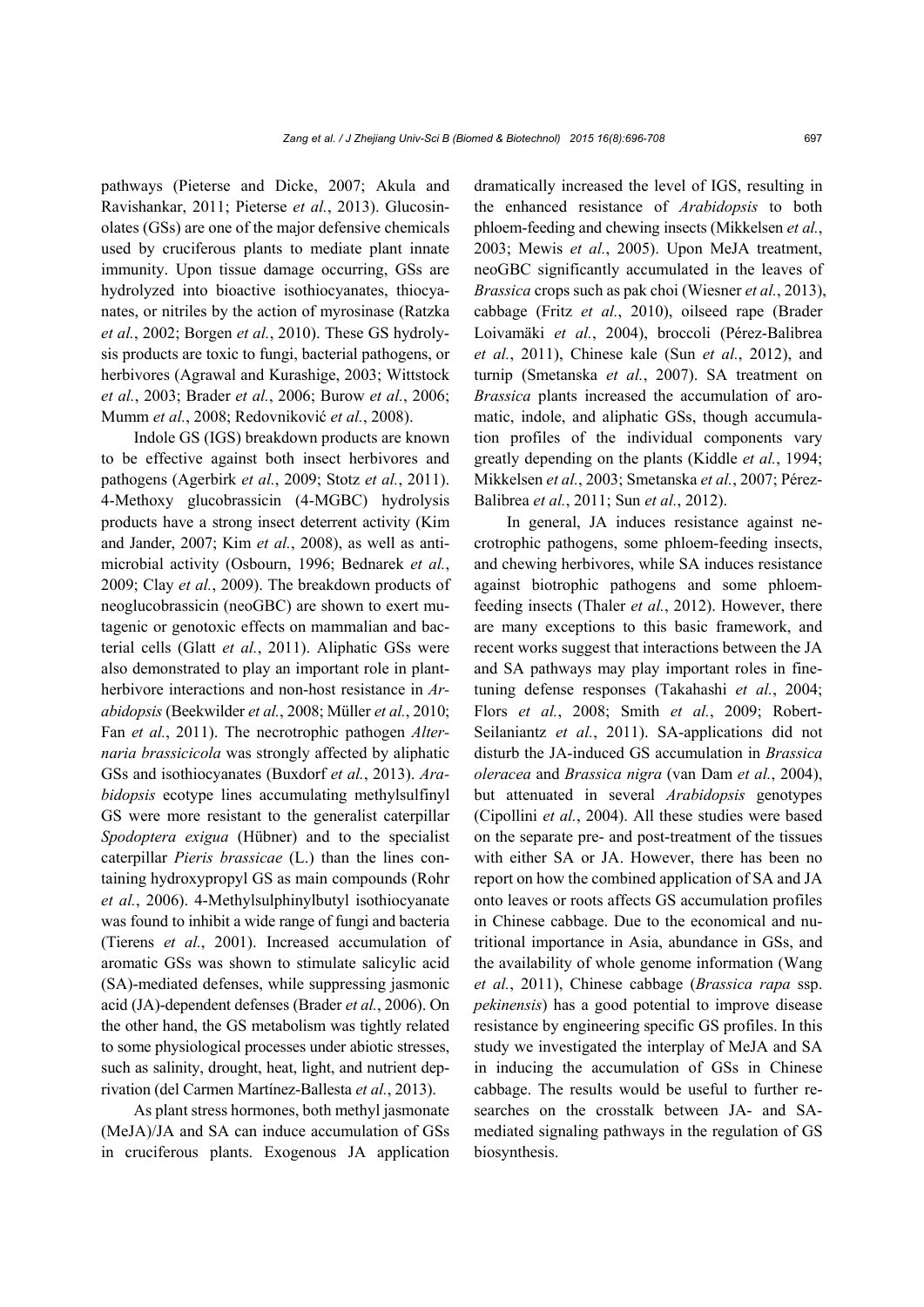#### **2 Materials and methods**

#### **2.1 Plant materials and cultivation**

Seeds of Chinese cabbage (*B. rapa* ssp. *pekinensis*, cv. ZSN5) were germinated in vermiculite in the greenhouse. The average temperature was  $(22–28) °C/(15–20) °C$  (day/night) under natural light. Relative humidity fluctuated between 60% and 70%. Eight seedlings with one fully expanded true leaf were transferred into a trough with 20 L of halfstrength Hoagland's nutrient solution, and were aerated continuously with an air bubbler. The nutrient solutions were renewed each week.

#### **2.2 Plant elicitation and sampling**

After growing in a greenhouse for 30 d, the Chinese cabbage plants with about 8–10 leaves were sprayed with 0.1 or 0.2 mmol/L MeJA, 0.2 or 2.0 mmol/L SA, 0.2 mmol/L MeJA+2.0 mmol/L SA (dissolved in 1% ethanol), or 1% ethanol in aqueous solution as a control, or added to the root nutrient solution with 0.2 mmol/L MeJA, 2.0 mmol/L SA, 0.2 mmol/L MeJA+2.0 mmol/L SA (dissolved in 1% ethanol), or 1% ethanol in aqueous solution as a control. They were harvested at 12, 24, 48, or 72 h after treatment. The samples were immediately frozen in liquid nitrogen, then lyophilized and pulverized for subsequent GS analysis.

#### **2.3 Extraction of GSs**

GS content was determined as previously described by Yang *et al.* (2009) with minor modifications. About 0.25 g of lyophilized leaf powder was boiled in 4 ml of 70% methanol solution (75 °C) for about 10 min, in which 0.1 ml of 5 mmol/L sinigrin (Sigma-Aldrich Co., MO, USA) was added as an internal standard for high performance liquid chromatography (HPLC) analysis. After centrifugation, the supernatant was transferred to a new tube, and the residue was re-extracted twice. The combined aqueous extracts were added to 1 ml of 0.4 mol/L barium acetate, and the mixture was centrifuged as above. They were then applied to an activated DEAE Sephadex™ A-25 column (Amersham Biosciences, Sweden). The column was left for desulfation with 500 µl of 2 mg/ml sulfatase (Sigma-Aldrich Co., MO, USA) at room temperature for 16 h. The resultant desulfoglucosinolates were eluted with 2.5 ml of ultra pure water and passed through a 0.45-µm syringe filter (Toyo Roshi Kaisha, Ltd., Japan) and stored at −20 °C for later HPLC analysis.

#### **2.4 Determination of GS levels**

The GS profile was analyzed in an Agilent 1200 HPLC system (Agilent Technologies, Inc., Shimadzu, Kyoto, Japan) with a prontosil ODS2 column (250 mm× 4 mm, 5 µm; Bischoff, Germany). Twenty microliters of eluents were monitored with a ultraviolet-visible (UV-VIS) detector (SPD 10-A, Shimadzu, Japan) set at 229 nm. Chromatography was performed at 35 °C in a linear gradient of 0%–20% acetonitrile (Tedia, USA) for 32 min, followed by a constant 20% acetonitrile for 6 min, a gradient of 20%–100% acetonitrile for 5 min, and 0% acetonitrile prior to the injection of the next sample. The flow rate was 1.3 ml/min. The GS content was expressed as µmol/g dry weight (DW).

#### **2.5 Statistical analysis**

The GSs in three replicates of each sample were analyzed by HPLC. Data were subjected to statistical analysis by analysis of variances (ANOVA) in the SAS (SAS, Inc., USA) package program 9.1. Means were separated by Duncan's multiple range tests. Differences at *P*<0.05 or *P*<0.01 were considered significant. Data are presented as mean±standard deviation.

#### **3 Results**

## **3.1 Effect of foliar MeJA and SA treatments on GS accumulation in leaves**

In total, eight GSs were detected in the Chinese cabbage leaves, belonging to three classes: aliphatic GSs (progoitrin, glucoalyssin, gluconapin, and glucobrassicanapin), IGSs (glucobrassicin (GBC), 4-MGBC, and neoGBC), and aromatic GS (gluconasturtiin (GST)).

Tables 1 and 2 represent the leaf and root GS profiles of Chinese cabbage that responded to the foliar applications of different concentrations of MeJA, SA, or MeJA plus SA, respectively. The results showed that in response to MeJA or SA treatment leaf and root aliphatic GSs accumulated 48 and 12 h slower than those of IGSs, respectively. The levels of aromatic GS (in this case GST) and aliphatic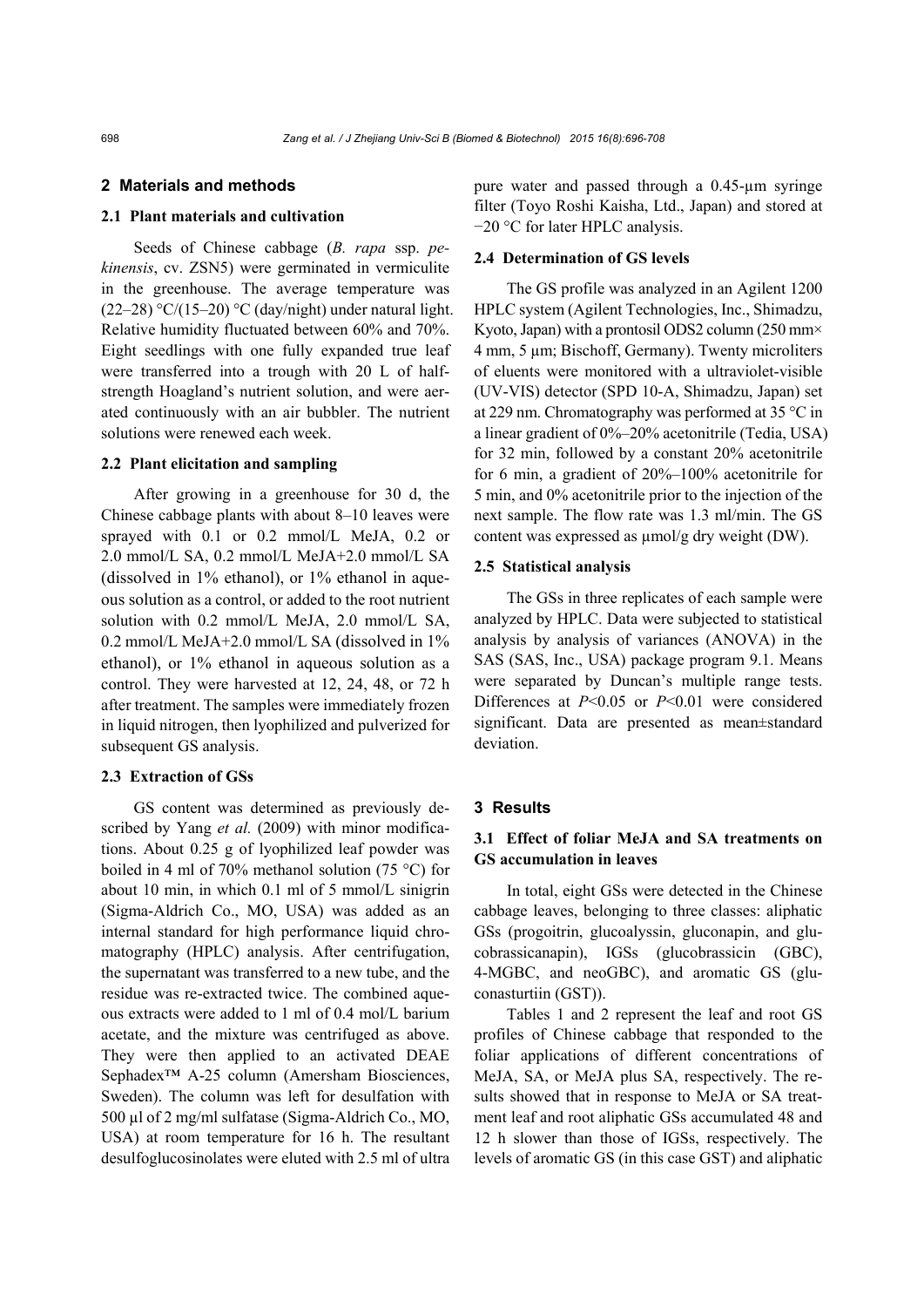GSs from different leaf samples were significantly induced within 48 and 72 h, respectively. The concentration of total IGSs was much higher than those of the aliphatic and aromatic GSs. MeJA and/or SA induced accumulations of IGS occurred within 24 h, earlier than the other two types of GSs. The increased accumulation level of leaf total GSs in response to MeJA or SA treatment is similar to that of total IGS.

With MeJA treatment, GS levels continued to increase to about 11-fold over 72-h of treatment time. The MeJA-induced enhancement of GS also depended on its concentration. Unlike MeJA, SA treatments with different dosage and duration did not affect accumulation levels of GSs. High concentrations (2.0 mmol/L) of the SA application did not cause any symptom of localized cell death that may occur due to the high levels of reactive oxygen species accumulations. When compared with the MeJA treatment, the supplement of SA did not exert an antagonistic effect on the GS accumulation until 48 h later.

## **3.2 Effect of foliar MeJA and SA treatments on GS accumulation in roots**

Unlike leaves, only one aliphatic GS (glucobrassicanapin) was detectable from roots of Chinese cabbage and was enhanced to the highest level after 24 h of foliar treatments (Table 2). The concentrations of GST in root samples were much higher than those in leaves. They reached to the top levels in roots and leaves after 24 and 48 h, respectively (Tables 1 and 2). Total IGS levels accumulated earlier than the other two types and reached to the top level with an approximately 9-fold increase after 24 h (Table 2). The

**Table 1 Effects of foliar MeJA and SA treatments on glucosinolate (GS) levels in leaves of Chinese cabbage after 12, 24, 48, and 72 h**

| Time (h) | Treatment                            | GS concentration ( $\mu$ mol/g DW) |                               |                                  |                                  |  |
|----------|--------------------------------------|------------------------------------|-------------------------------|----------------------------------|----------------------------------|--|
|          |                                      | <b>GST</b>                         | <b>Total AGS</b>              | <b>Total IGS</b>                 | <b>Total GS</b>                  |  |
| 12       | Control                              | $0.87 \pm 0.29$ <sup>a</sup>       | $1.31 \pm 0.43$ <sup>a</sup>  | $6.33 \pm 1.15^a$                | $8.50 \pm 1.87$ <sup>a</sup>     |  |
|          | $MJ_{01}$                            | $1.87 \pm 0.08$ <sup>a</sup>       | $1.62 \pm 0.09^a$             | $8.79 \pm 1.50^{ab}$             | $12.28 \pm 1.50^{ab}$            |  |
|          | $MJ_0$                               | $1.86 \pm 0.69$ <sup>a</sup>       | $1.86 \pm 0.26$ <sup>a</sup>  | $10.71 \pm 1.61^{ab}$            | $14.43 \pm 2.05^b$               |  |
|          | $SA_{0.2}$                           | $1.34 \pm 0.37$ <sup>a</sup>       | $1.57 \pm 0.75$ <sup>a</sup>  | $9.18 \pm 2.20^{ab}$             | $12.09 \pm 1.08^{ab}$            |  |
|          | SA <sub>2</sub>                      | $1.78 \pm 0.45^{\text{a}}$         | $2.01 \pm 0.11^a$             | $9.53 \pm 1.42^{ab}$             | $13.31 \pm 1.08^{ab}$            |  |
|          | $MJ_{0.2}+SA_{2}$                    | $1.56 \pm 0.73$ <sup>a</sup>       | $1.26 \pm 0.60^a$             | $13.20 \pm 2.49^b$               | $16.03 \pm 2.63^b$               |  |
| 24       | Control                              | $1.05 \pm 0.19^a$                  | $1.40 \pm 0.26$ <sup>a</sup>  | $6.36 \pm 1.52$ <sup>Aa</sup>    | $8.75 \pm 1.97^{Aa}$             |  |
|          | $MJ_{01}$                            | $1.64 \pm 0.29$ <sup>a</sup>       | $1.62 \pm 0.36^a$             | $14.18 \pm 1.31$ <sup>ABbc</sup> | $17.43 \pm 1.24$ <sup>ABbc</sup> |  |
|          | $MJ_0$                               | $1.90 \pm 0.50^{\text{a}}$         | $2.43 \pm 0.79$ <sup>a</sup>  | $17.74 \pm 2.93$ <sup>Bc</sup>   | $22.08 \pm 4.22$ <sup>Bc</sup>   |  |
|          | $SA_{0.2}$                           | $1.48 \pm 0.75$ <sup>a</sup>       | $1.71 \pm 0.26^a$             | $11.55 \pm 1.95^{ABb}$           | $14.74 \pm 1.46$ <sup>ABab</sup> |  |
|          | SA <sub>2</sub>                      | $1.58 \pm 0.15^a$                  | $1.91 \pm 0.46^a$             | $11.56 \pm 1.35$ <sup>ABb</sup>  | $15.05 \pm 1.66$ <sup>ABab</sup> |  |
|          | $MJ_0$ <sub>2</sub> +SA <sub>2</sub> | $1.53 \pm 0.28$ <sup>a</sup>       | $1.89 \pm 0.45$ <sup>a</sup>  | $16.27 \pm 2.01^{\rm Bbc}$       | $19.68 \pm 2.74$ <sup>Bbc</sup>  |  |
| 48       | Control                              | $0.95 \pm 0.13$ <sup>Aa</sup>      | $1.31 \pm 0.34$ <sup>a</sup>  | $6.99 \pm 0.76$ <sup>Aa</sup>    | $9.25 \pm 1.24$ <sup>Aa</sup>    |  |
|          | $MJ_{01}$                            | $2.09 \pm 0.26^{Bb}$               | $1.88 \pm 0.23$ <sup>a</sup>  | $46.83 \pm 4.35$ <sup>Bc</sup>   | $50.80 \pm 4.32$ <sup>Bc</sup>   |  |
|          | $MJ_{0.2}$                           | $1.94 \pm 0.69$ <sup>ABb</sup>     | $2.03 \pm 0.19^a$             | 58.15 $\pm$ 5.06 <sup>Bd</sup>   | $62.12 \pm 5.56^{Bd}$            |  |
|          | SA <sub>0.2</sub>                    | $1.64 \pm 0.45^{ABb}$              | $2.46 \pm 0.65^a$             | $17.99 \pm 1.03^{Ab}$            | $22.09 \pm 2.12^{Ab}$            |  |
|          | SA <sub>2</sub>                      | $1.78 \pm 0.52$ <sup>ABb</sup>     | $2.12 \pm 0.25^a$             | $17.22 \pm 1.60^{Ab}$            | $21.13 \pm 2.07^{Ab}$            |  |
|          | $MJ_0$ <sub>2</sub> +SA <sub>2</sub> | $1.62{\pm}0.78^\text{ABb}$         | $2.23 \pm 0.54$ <sup>a</sup>  | $57.59 \pm 3.25$ <sup>Bd</sup>   | $61.44 \pm 3.49^{Bd}$            |  |
| 72       | Control                              | $1.03 \pm 0.03^a$                  | $1.40 \pm 0.16^a$             | $6.59 \pm 1.47$ <sup>Aa</sup>    | $9.03 \pm 1.66^{Aa}$             |  |
|          | $MJ_{01}$                            | $1.60 \pm 0.11^{ab}$               | $1.68 \pm 0.48$ <sup>ab</sup> | 51.99 $\pm$ 3.07 <sup>Bc</sup>   | $55.28 \pm 3.44$ <sup>Bc</sup>   |  |
|          | $MJ_0$                               | $1.95 \pm 0.27^b$                  | $2.24 \pm 0.40^{ab}$          | $70.72 \pm 3.43^{\text{Cd}}$     | $74.90\pm4.11$ <sup>Cd</sup>     |  |
|          | $SA_{0.2}$                           | $1.66 \pm 0.12^{ab}$               | $2.66 \pm 0.54^b$             | $16.72 \pm 0.95^{Ab}$            | $21.03 \pm 1.61^{Ab}$            |  |
|          | SA <sub>2</sub>                      | $1.60 \pm 0.63^{ab}$               | $2.24 \pm 0.05^{ab}$          | $17.36 \pm 1.28$ <sup>Ab</sup>   | $21.21 \pm 1.87^{Ab}$            |  |
|          | $MJ_{0.2}+SA_{2}$                    | $1.81 \pm 0.38$ <sup>b</sup>       | $2.70 \pm 0.37^b$             | $52.33 \pm 3.26$ <sup>Bc</sup>   | 56.84 $\pm$ 2.51 <sup>Bc</sup>   |  |

Data represent GS levels of different leaf samples harvested at 12, 24, 48, and 72 h after foliar treatment, respectively. They were calculated as the mean of three replicates with standard deviation in µmol/g DW. Significant differences of GS levels among different samples (control,  $MJ_{0.1}$ ,  $MJ_{0.2}$ ,  $S_{A_{0.2}}$ ,  $S_{A_2}$ ,  $MJ_{0.2}$ +SA<sub>2</sub>) are labeled with different capital letters (*P*<0.01) or lower-case letters (*P*<0.05). GST, gluconasturtiin; Total AGS, total aliphatic glucosinolates; Total IGS, total indole glucosinolates; Total GS, total glucosinolates.  $MJ_{0.1}$ , 0.1 mmol/L MeJA;  $MJ_{0.2}$ , 0.2 mmol/L MeJA;  $SA_{0.2}$ , 0.2 mmol/L SA;  $SA_2$ , 2.0 mmol/L SA;  $MJ_{0.2}+SA_2$ , 0.2 mmol/L MeJA+ 2.0 mmol/L SA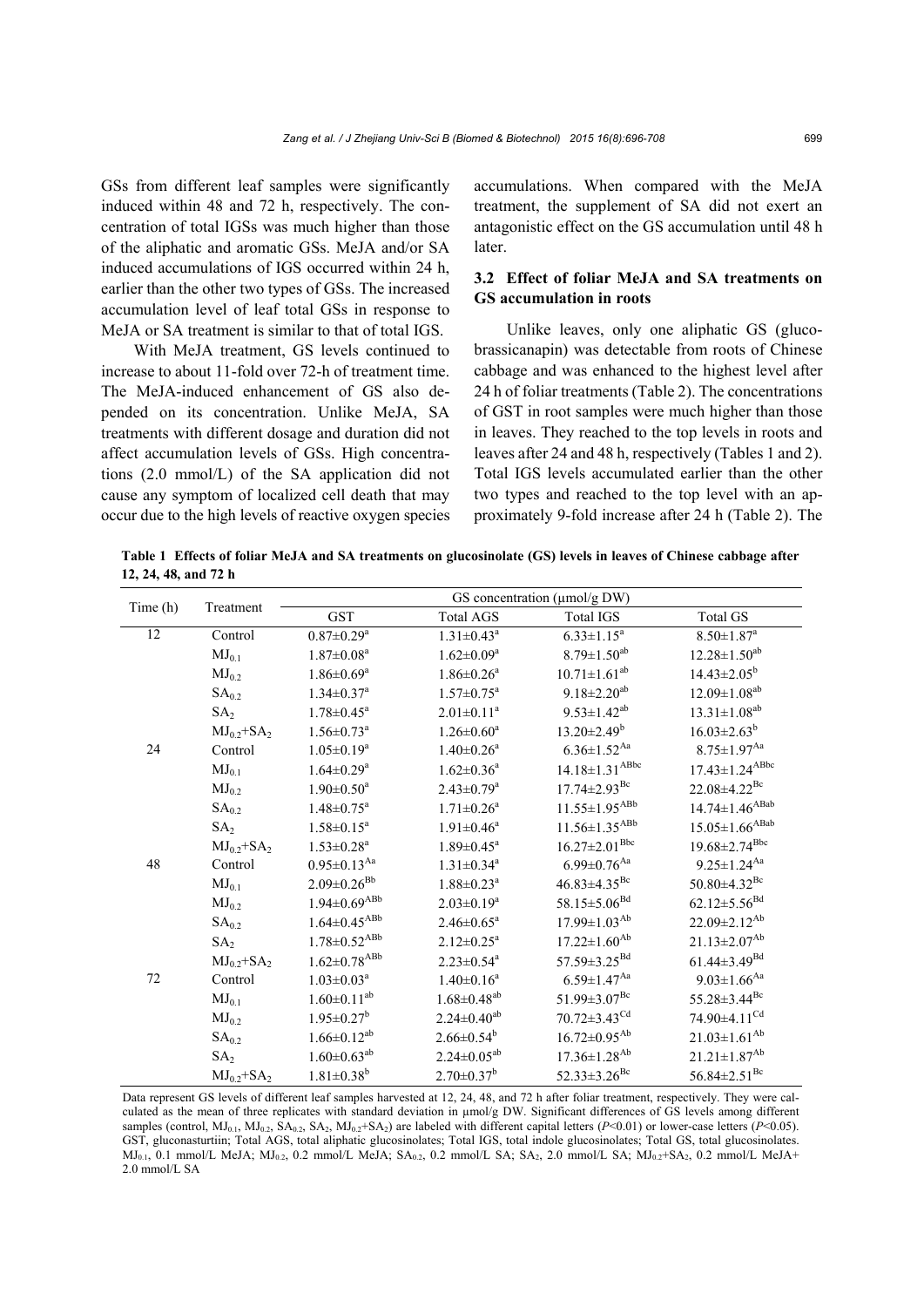increased accumulation levels of total root GSs in response to MeJA or SA treatments were higher than those of total IGS (Table 2). Thus, in contrast to leaves, the accumulation of glucobrassicanapin (GBN) and GST significantly contributed to the increase in total GSs in roots. The effect of MeJA on root GS induction was stronger than that of SA. Unlike leaves, MeJA-induced enhancement of GS was not concentration-dependent. When compared with the MeJA treatment, the supplement of SA reduced the MeJA-induced levels of GS after 48 h (Table 2).

## **3.3 Effect of exogenous MeJA and SA in nutrient solution on GS accumulation in leaves**

As shown in Table 3, the accumulation levels of GST and total aliphatic GSs were significantly

increased after 12 h of root MeJA treatment, while the levels of total aliphatic GSs were not affected by root SA application. Root application of 0.2 mmol/L MeJA significantly increased the total leaf IGS levels after 12 h and reached the highest level after 48 h, though they were lower than those of the foliar MeJA application (Table 3). The levels of total IGS were also enhanced by SA treatment, but the effect of MeJA on IGS induction was about 4 times stronger than that of SA, especially after 48 h (Table 3). The increased accumulation levels of leaf total GSs in response to root MeJA or SA treatments are similar to those of total IGS (Table 3). Compared with root MeJA treatment, the supplement of SA dramatically enhanced the effect of MeJA on induction of total IGS after 24 h (Table 3).

**Table 2 Effects of foliar MeJA and SA treatments on glucosinolate (GS) levels in roots of Chinese cabbage after 12, 24, 48, and 72 h** 

| Time (h) | Treatment                            | GS concentration (µmol/g DW)    |                                |                                   |                                 |
|----------|--------------------------------------|---------------------------------|--------------------------------|-----------------------------------|---------------------------------|
|          |                                      | <b>GST</b>                      | <b>GBN</b>                     | Total IGS                         | <b>Total GS</b>                 |
| 12       | Control                              | $11.75 \pm 1.48^a$              | $0.34 \pm 0.11$ <sup>a</sup>   | $13.10 \pm 1.40$ <sup>Aa</sup>    | $25.20 \pm 2.77^{\overline{a}}$ |
|          | $MJ_{01}$                            | $15.78 \pm 1.14^a$              | $0.69 \pm 0.22$ <sup>ab</sup>  | $21.81 \pm 4.27$ <sup>ABcd</sup>  | $38.28 \pm 5.64$ <sup>bc</sup>  |
|          | $MJ_0$                               | $16.57 \pm 0.88$ <sup>a</sup>   | $0.78 \pm 0.13^b$              | $27.47 \pm 3.82^{Bd}$             | $44.82 \pm 4.57$ °              |
|          | $SA_{0.2}$                           | $12.07 \pm 3.32$ <sup>a</sup>   | $0.47 \pm 0.15^{ab}$           | $14.75 \pm 1.05$ <sup>Aab</sup>   | $27.29 \pm 4.51^{ab}$           |
|          | SA <sub>2</sub>                      | $17.05 \pm 1.68$ <sup>a</sup>   | $0.46 \pm 0.09^{ab}$           | $20.77 \pm 1.97$ <sup>ABbcd</sup> | $38.23 \pm 3.56$ <sup>bc</sup>  |
|          | $MJ_{0.2}+SA_{2}$                    | $16.03 \pm 1.66^a$              | $0.56 \pm 0.12^{ab}$           | $18.16 \pm 1.13^{ABabc}$          | $34.75 \pm 2.91$ <sup>abc</sup> |
| 24       | Control                              | $11.52 \pm 1.24^{Aa}$           | $0.39 \pm 0.07^{Aa}$           | $10.93 \pm 0.40^{Aa}$             | $22.85 \pm 1.57^{Aa}$           |
|          | MJ <sub>01</sub>                     | $41.56 \pm 3.69$ <sup>Cc</sup>  | $3.49 \pm 0.66$ <sup>Cc</sup>  | 91.09 $\pm$ 0.40 <sup>Cd</sup>    | $136.14 \pm 4.75$ <sup>Cd</sup> |
|          | $MJ_0$                               | $44.46 \pm 3.07$ <sup>Cc</sup>  | $2.82 \pm 0.44$ <sup>BCc</sup> | 93.65 $\pm$ 4.23 <sup>Cd</sup>    | $140.93 \pm 6.85^{\text{Cd}}$   |
|          | $SA_{0.2}$                           | 22.35±4.05 <sup>ABb</sup>       | $1.18 \pm 0.17$ <sup>Aab</sup> | $46.50 \pm 1.49^{Bb}$             | $69.69 \pm 2.40^{Bb}$           |
|          | SA <sub>2</sub>                      | $25.71 \pm 1.62^{Bb}$           | $1.66 \pm 0.29$ <sup>ABb</sup> | 57.36 $\pm$ 4.01 <sup>Bc</sup>    | $84.72 \pm 2.10^{Bc}$           |
|          | $MJ_0$ <sub>2</sub> +SA <sub>2</sub> | 41.56 $\pm$ 0.52 <sup>Dd</sup>  | $3.63 \pm 0.46$ <sup>Cc</sup>  | $93.18 \pm 3.20^{Cd}$             | $138.38 \pm 3.15^{De}$          |
| 48       | Control                              | $13.29 \pm 2.06$ <sup>Aa</sup>  | $0.43 \pm 0.17$ <sup>Aa</sup>  | $13.61 \pm 0.66$ <sup>Aa</sup>    | $27.33 \pm 2.56$ <sup>Aa</sup>  |
|          | $MJ_{01}$                            | $42.54 \pm 2.16$ <sup>Cc</sup>  | $2.57 \pm 0.58$ <sup>Bb</sup>  | $70.57 \pm 3.24^{Cd}$             | $114.15 \pm 5.98^{Dd}$          |
|          | $MJ_{0.2}$                           | $34.21 \pm 3.49^{BCb}$          | $2.17 \pm 0.75$ <sup>ABb</sup> | $77.67 \pm 3.64$ <sup>Cd</sup>    | $114.05 \pm 6.38^{Dd}$          |
|          | SA <sub>0.2</sub>                    | $15.89 \pm 1.64^{Aa}$           | $0.86 \pm 0.19^\mathrm{ABa}$   | $25.37 \pm 2.96^{Ab}$             | 42.12±4.79 <sup>ABb</sup>       |
|          | SA <sub>2</sub>                      | $18.76 \pm 2.58$ <sup>Aa</sup>  | $0.72 \pm 0.32$ <sup>ABa</sup> | $28.73 \pm 5.33$ <sup>Ab</sup>    | $48.21 \pm 3.07^{Bb}$           |
|          | $MJ_{0.2}+SA_{2}$                    | $30.56 \pm 1.99^{Bb}$           | $0.87 \pm 0.16$ <sup>ABa</sup> | $48.29 \pm 5.32$ <sup>Bc</sup>    | $79.71 \pm 3.17$ <sup>Cc</sup>  |
| 72       | Control                              | $10.41 \pm 0.74$ <sup>Aa</sup>  | $0.58 \pm 0.14^{Aa}$           | $13.43 \pm 1.73$ <sup>Aa</sup>    | $24.41 \pm 2.33$ <sup>Aa</sup>  |
|          | $MJ_{0.1}$                           | $30.51 \pm 2.87$ <sup>Dd</sup>  | $2.79 \pm 0.26$ <sup>Bb</sup>  | 55.57 $\pm$ 6.07 <sup>Cc</sup>    | $88.88 \pm 3.46$ <sup>Cc</sup>  |
|          | $MJ_0$                               | $25.71 \pm 2.88^{CDC}$          | $1.42 \pm 0.64^{ABa}$          | 59.67 $\pm$ 2.02 <sup>Cc</sup>    | $86.80 \pm 5.54$ <sup>Cc</sup>  |
|          | SA <sub>0.2</sub>                    | $12.39 \pm 0.93^{\text{Aab}}$   | $0.74 \pm 0.31$ <sup>Aa</sup>  | $19.05 \pm 1.99$ <sup>ABa</sup>   | $32.19 \pm 3.23$ <sup>Aa</sup>  |
|          | SA <sub>2</sub>                      | $15.76 \pm 1.66$ <sup>ABb</sup> | $0.72 \pm 0.32$ <sup>Aa</sup>  | $18.73 \pm 0.32$ <sup>ABa</sup>   | $35.21 \pm 1.66$ <sup>Aa</sup>  |
|          | $MJ_{0.2}+SA_{2}$                    | $22.06 \pm 1.55^{\text{BCc}}$   | $0.71 \pm 0.20$ <sup>Aa</sup>  | $31.79 \pm 6.70$ <sup>Bb</sup>    | 54.56 $\pm$ 5.35 <sup>Bb</sup>  |

Data represent GS levels of different root samples harvested at 12, 24, 48, and 72 h after foliar treatment, respectively. They were calculated as the means of three replicates with standard deviation in  $\mu$ mol/g DW. Significant differences of GS levels among different samples (control,  $MJ_{0.1}$ ,  $MJ_{0.2}$ ,  $SA_{2.2}$ ,  $MJ_{0.2}+SA_{2}$ ) are labeled with different capital letters ( $P<0.01$ ) or lower-case letters ( $P<0.05$ ). GST, gluconasturtiin; GBN, glucobrassicanapin; Total IGS, total indole glucosinolates; Total GS, total glucosinolates.  $MJ_{0,1}$ , 0.1 mmol/L MeJA;  $MJ_{0.2}$ , 0.2 mmol/L MeJA;  $SA_{0.2}$ , 0.2 mmol/L  $SA$ ;  $SA_{2}$ , 2.0 mmol/L  $SA$ ;  $MJ_{0.2}$ + $SA_{2}$ , 0.2 mmol/L  $MeJA + 2.0$  mmol/L  $SA$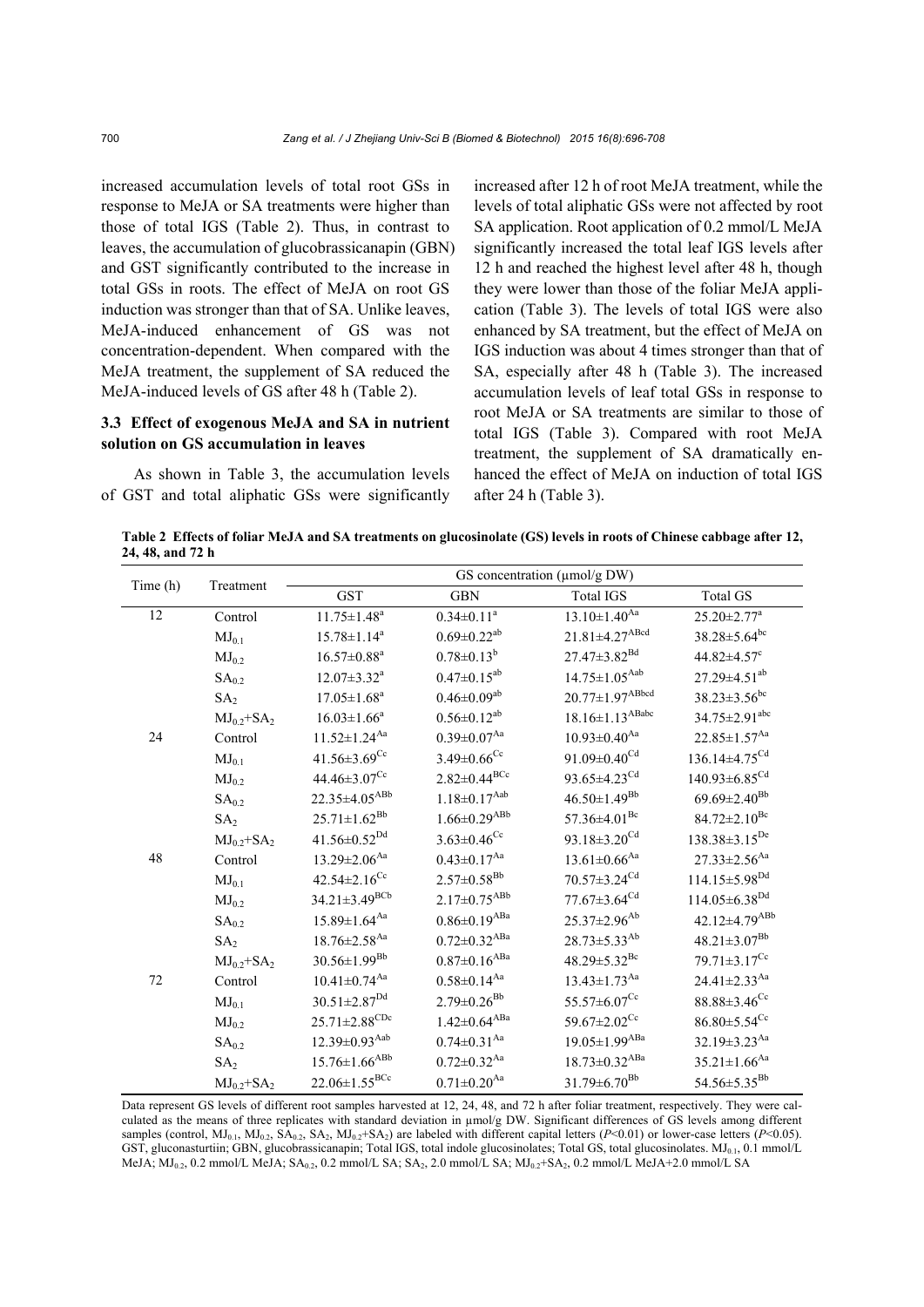| Time (h) | Treatment                            | GS concentration (µmol/g DW) |                              |                                |                                 |  |
|----------|--------------------------------------|------------------------------|------------------------------|--------------------------------|---------------------------------|--|
|          |                                      | <b>GST</b>                   | <b>Total AGS</b>             | <b>Total IGS</b>               | <b>Total GS</b>                 |  |
| 12       | Control                              | $0.91 \pm 0.11$ <sup>a</sup> | $1.21 \pm 0.13$ <sup>a</sup> | $7.16 \pm 0.33$ <sup>a</sup>   | $9.29 \pm 0.30^a$               |  |
|          | $MJ_{0.2}$                           | $1.68 \pm 0.19^b$            | $2.36 \pm 0.46^b$            | $10.19 \pm 0.26^b$             | $14.23 \pm 0.27^b$              |  |
|          | SA <sub>2</sub>                      | $1.62 \pm 0.04^{ab}$         | $1.65 \pm 0.15^{ab}$         | $7.58 \pm 0.66^a$              | $10.85 \pm 0.78$ <sup>a</sup>   |  |
|          | $MJ_0$ <sub>2</sub> +SA <sub>2</sub> | $2.26 \pm 0.36^b$            | $2.24 \pm 0.05^b$            | $10.11 \pm 1.78$ <sup>b</sup>  | $14.62 \pm 2.20^b$              |  |
| 24       | Control                              | $1.12 \pm 0.37$ <sup>a</sup> | $1.30 \pm 0.11$ <sup>a</sup> | $6.82 \pm 0.54$ <sup>Aa</sup>  | $9.24 \pm 0.80$ <sup>Aa</sup>   |  |
|          | $MJ_{0.2}$                           | $1.56 \pm 0.08^a$            | $2.15 \pm 0.64^a$            | $14.37 \pm 2.05^{Ab}$          | $18.08 \pm 2.62$ <sup>ABb</sup> |  |
|          | SA <sub>2</sub>                      | $2.26 \pm 0.26^a$            | $2.19 \pm 0.22$ <sup>a</sup> | $12.68 \pm 1.12^{Ab}$          | $17.13 \pm 1.23$ <sup>ABb</sup> |  |
|          | $MJ_{0.2}+SA_{2}$                    | $1.30 \pm 0.48$ <sup>a</sup> | $2.04 \pm 0.40^a$            | $25.37 \pm 2.18$ <sup>Bc</sup> | $28.71 \pm 2.27$ <sup>Bc</sup>  |  |
| 48       | Control                              | $0.96 \pm 0.33$ <sup>a</sup> | $1.55 \pm 0.35$ <sup>a</sup> | $6.98 \pm 0.57$ <sup>Aa</sup>  | $9.49 \pm 0.12^{Aa}$            |  |
|          | $MJ_{0.2}$                           | $1.67 \pm 0.11^a$            | $2.10 \pm 0.24$ <sup>a</sup> | $41.52 \pm 2.09^{Bb}$          | $45.29 \pm 2.32$ <sup>Bc</sup>  |  |
|          | SA <sub>2</sub>                      | $2.07 \pm 0.57$ <sup>a</sup> | $1.67 \pm 0.69$ <sup>a</sup> | $12.35 \pm 1.04^{Aa}$          | $16.09 \pm 1.15^{Ab}$           |  |
|          | $MJ_{0.2}+SA_{2}$                    | $2.07 \pm 0.28$ <sup>a</sup> | $2.26 \pm 0.11^a$            | $55.27 \pm 1.81$ <sup>Cc</sup> | 59.60±1.99 <sup>Cd</sup>        |  |
| 72       | Control                              | $0.94 \pm 0.12^a$            | $1.36 \pm 0.05^a$            | $7.81 \pm 0.47$ <sup>Aa</sup>  | $10.11 \pm 0.64$ <sup>Aa</sup>  |  |
|          | $MJ_{0.2}$                           | $2.19 \pm 0.58$ <sup>a</sup> | $2.55 \pm 0.73$ <sup>a</sup> | $35.06 \pm 2.97^{Bb}$          | 39.80±4.28 <sup>Bb</sup>        |  |
|          | SA <sub>2</sub>                      | $2.05 \pm 0.37$ <sup>a</sup> | $2.37 \pm 0.56^a$            | $10.73 \pm 0.38$ <sup>Aa</sup> | $15.10 \pm 0.55$ <sup>Aa</sup>  |  |
|          | $MJ_{0.2}+SA_{2}$                    | $2.23 \pm 0.26^a$            | $2.33 \pm 0.12^a$            | $87.52 \pm 5.01$ <sup>Cc</sup> | $92.08 \pm 5.26$ <sup>Cc</sup>  |  |

**Table 3 Effects of MeJA and SA irrigation treatments on glucosinolate (GS) levels in leaves of Chinese cabbage after 12, 24, 48, and 72 h**

Data represent GS levels of different leaf samples harvested at 12, 24, 48, and 72 h after irrigation treatment, respectively. They were calculated as the means of three replicates with standard deviation in  $\mu$ mol/g DW. Significant differences of GS levels among different samples (control, MJ<sub>0.2</sub>, SA<sub>2</sub>, MJ<sub>0.2</sub>+SA<sub>2</sub>) are labeled with different capital letters (*P*<0.01) or lower-case letters (*P*<0.05). GST, gluconasturtiin; Total AGS, total aliphatic glucosinolates; Total IGS, total indole glucosinolates; Total GS, total glucosinolates. MJ0.2, 0.2 mmol/L MeJA;  $SA_2$ , 2.0 mmol/L  $SA$ ;  $MJ_{0.2}+SA_2$ , 0.2 mmol/L MeJA+2.0 mmol/L  $SA$ 

#### **3.4 Effect of exogenous MeJA and SA in nutrient solution on GS accumulation in roots**

Table 4 displays the fact that MeJA or SA treatment on roots dramatically increased the levels of three types of root GSs in 12 h, after which they decreased rapidly, and then increased gradually until 72 h. The increased accumulation levels of total root GSs in response to MeJA or SA treatments are much higher than total root IGS (Table 4). Thus, in contrast to leaves, accumulation of GBN and GST significantly contributed to the increase in total GSs in roots. Compared with root MeJA treatment, the supplement of SA dramatically reduced the effect of MeJA on induction of GSs (Table 4).

### **3.5 Accumulation profiles of individual IGSs in leaves and roots**

Foliar SA treatment induced only GBC among three types of IGS, whereas MeJA treatment solely or MeJA combined with SA significantly increased the GBC and neoGBC levels of leaves (Figs. 1a, 1c, and 1e). All three types of IGS were remarkably induced in roots by foliar MeJA or SA treatment (Figs. 1b, 1d, and 1f). Among three types of IGS, root SA treatment significantly induced only leaf GBC, while root MeJA treatment alone or MeJA combined with SA significantly increased the levels of GBC and neoGBC, but not 4-MGBC in leaves (Figs. 2a, 2c, and 2e). All three types of root IGS were dramatically induced by root MeJA or SA treatment (Figs. 2b, 2d, and 2f).

We also examined the time-dependent accumulation levels of individual IGS. It appears that the 4-MGBC level remained constant in leaves but increased in the first 12 h and then decreased in roots (Figs. 1c, 1d, 2c, and 2d). GBC and neoGBC levels increased steadily in leaves with the duration time. The accumulation levels of leaf GBC at 72 h were about 12- or 20-times higher than the initial level of leaf GBC in foliar or root MeJA+SA treatment (Figs. 1a and 2a). The accumulation levels of leaf neoGBC at 72 h were about 37- or 24-times higher than the initial level of neoGBC in foliar or root MeJA treatment (Figs. 1e and 2e). On the other hand, the root GBC and neoGBC levels reached the top in 24 or 12 h with foliar or root treatment, respectively (Figs. 1b, 1f, 2b, and 2f).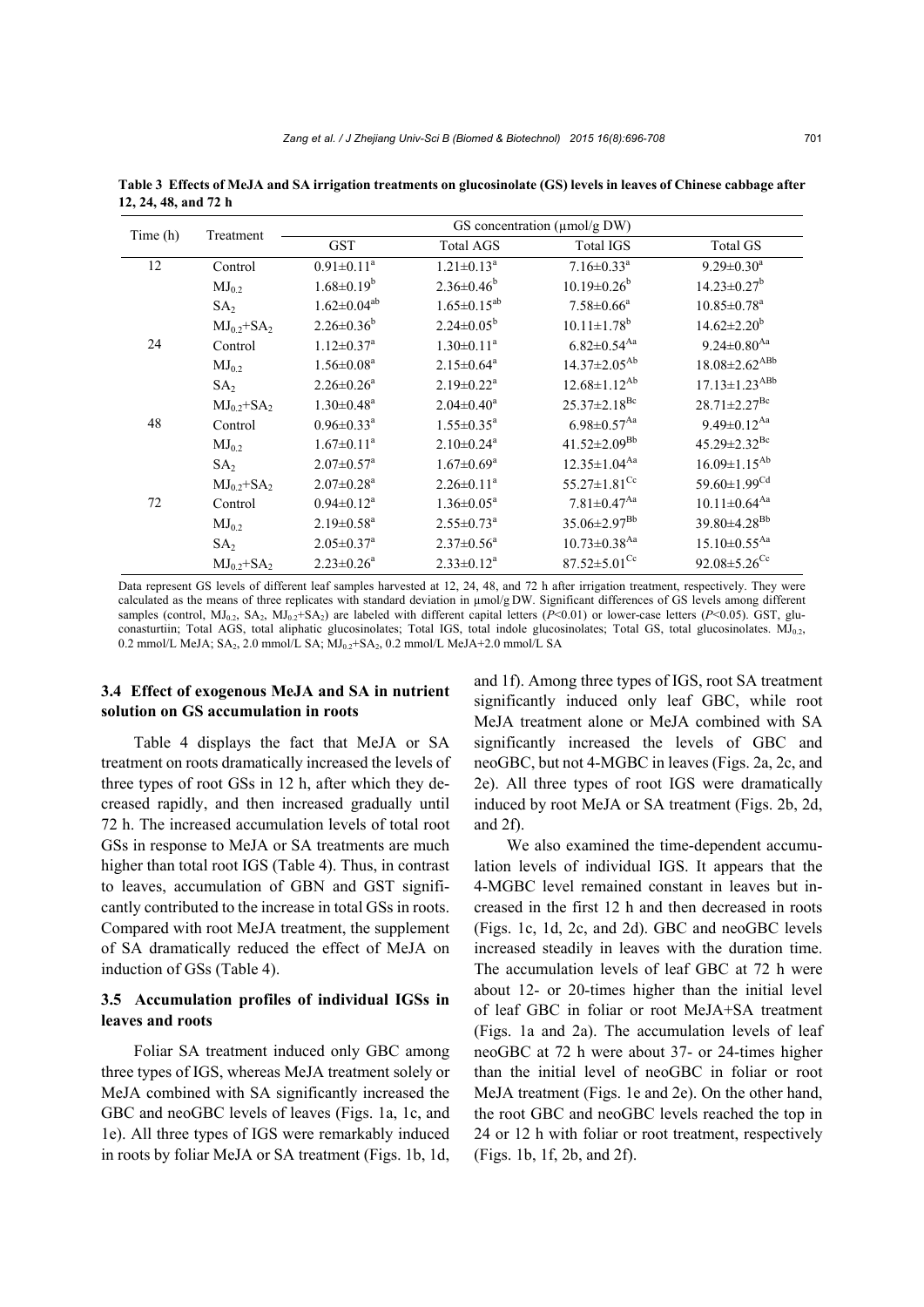| Time (h) | Treatment                            | GS concentration (µmol/g DW)   |                               |                                 |                                 |  |
|----------|--------------------------------------|--------------------------------|-------------------------------|---------------------------------|---------------------------------|--|
|          |                                      | <b>GST</b>                     | <b>GBN</b>                    | Total IGS                       | Total GS                        |  |
| 12       | Control                              | $8.89 \pm 2.62^{Aa}$           | $0.50 \pm 0.25$ <sup>Aa</sup> | $10.95 \pm 0.84$ <sup>Aa</sup>  | $20.34 \pm 2.02$ <sup>Aa</sup>  |  |
|          | $MJ_{0.2}$                           | $96.85 \pm 5.28$ <sup>Cd</sup> | $5.24 \pm 0.23$ <sup>Cc</sup> | $139.26 \pm 8.37$ <sup>Cc</sup> | $241.35 \pm 2.86^{Dd}$          |  |
|          | SA <sub>2</sub>                      | $88.06 \pm 3.15$ <sup>Cc</sup> | $3.37 \pm 0.44$ <sup>Bb</sup> | $100.15 \pm 0.13^{Bb}$          | $191.42 \pm 3.47$ <sup>Cc</sup> |  |
|          | $MJ_{0.2}+SA_{2}$                    | $61.22 \pm 1.39^{Bb}$          | $3.47 \pm 0.77^{Bb}$          | 89.42 $\pm$ 6.77 <sup>Bb</sup>  | $154.11 \pm 8.93^{Bb}$          |  |
| 24       | Control                              | $9.52 \pm 0.51$ <sup>a</sup>   | $0.45 \pm 0.09^a$             | $9.93 \pm 1.44^{Aa}$            | $19.90 \pm 0.84^{Aa}$           |  |
|          | $MJ_0$                               | $16.46 \pm 1.48^b$             | $0.92 \pm 0.26$ <sup>a</sup>  | $27.37 \pm 0.65^{\text{Cb}}$    | $44.76 \pm 1.87$ <sup>Bc</sup>  |  |
|          | SA <sub>2</sub>                      | $8.44 \pm 1.97$ <sup>a</sup>   | $0.35 \pm 0.16^a$             | $11.32 \pm 1.35$ <sup>ABa</sup> | $19.78 \pm 3.17$ <sup>Aa</sup>  |  |
|          | $MJ_{0.2}+SA_{2}$                    | $11.24 \pm 1.43^{ab}$          | $0.74 \pm 0.12^a$             | $21.37 \pm 3.22^{BCb}$          | 33.35±4.78 <sup>ABb</sup>       |  |
| 48       | Control                              | $9.01 \pm 1.01^{ABab}$         | $0.35 \pm 0.12$ <sup>Aa</sup> | $8.17 \pm 1.44$ <sup>Aa</sup>   | $17.53 \pm 0.55$ <sup>Aa</sup>  |  |
|          | $MJ_{0.2}$                           | $19.96 \pm 2.18$ <sup>Bc</sup> | $1.02 \pm 0.07$ <sup>Bc</sup> | $33.49 \pm 0.82$ <sup>Bc</sup>  | 54.48±2.94 <sup>Cd</sup>        |  |
|          | SA <sub>2</sub>                      | $14.92 \pm 2.12^{ABbc}$        | $0.49 \pm 0.10^{ABab}$        | $18.65 \pm 3.75$ <sup>Ab</sup>  | $34.05 \pm 1.73$ <sup>Bc</sup>  |  |
|          | $MJ_0$ <sub>2</sub> +SA <sub>2</sub> | $8.20 \pm 1.59$ <sup>Aa</sup>  | $0.72 \pm 0.07^{ABb}$         | $20.15 \pm 0.75$ <sup>Ab</sup>  | 29.08±2.27 <sup>Bb</sup>        |  |
| 72       | Control                              | $8.68 \pm 0.53$ <sup>Aa</sup>  | $0.48 \pm 0.09^a$             | $12.97 \pm 1.70$ <sup>Aa</sup>  | $22.14 \pm 1.08$ <sup>Aa</sup>  |  |
|          | $MJ_{02}$                            | $24.39 \pm 2.93^{Ab}$          | $2.15 \pm 0.24^b$             | $60.21 \pm 1.47$ <sup>Cc</sup>  | $86.76 \pm 1.70$ <sup>Cc</sup>  |  |
|          | SA <sub>2</sub>                      | $45.13 \pm 3.30$ <sup>Bc</sup> | $1.17 \pm 0.20$ <sup>a</sup>  | $31.58 \pm 1.43^{Bb}$           | $77.88 \pm 4.53$ <sup>Cc</sup>  |  |
|          | $MJ_{0.2}+SA_{2}$                    | $13.70 \pm 2.30$ <sup>Aa</sup> | $1.02 \pm 0.35$ <sup>a</sup>  | $26.65 \pm 1.37^{Bb}$           | $41.37 \pm 1.28^{Bb}$           |  |

**Table 4 Effects of MeJA and SA irrigation treatments on glucosinolate (GS) levels in roots of Chinese cabbage after 12, 24, 48, and 72 h** 

Data represent GS levels of different root samples harvested at 12, 24, 48, and 72 h after irrigation treatment, respectively. They were calculated as the means of three replicates with standard deviation in  $\mu$ mol/g DW. Significant differences of GS levels among different samples (control,  $MJ_{0,2}$ ,  $SA_2$ ,  $MJ_{0,2}$ +SA<sub>2</sub>) are labeled with different capital letters (*P*<0.01) or lower-case letters (*P*<0.05). GST, gluconasturtiin; GBN, glucobrassicanapin; Total IGS, total indole glucosinolates; Total GS, total glucosinolates. MJ<sub>0.2</sub>, 0.2 mmol/L MeJA;  $SA<sub>2</sub>$ , 2.0 mmol/L SA;  $MJ<sub>0.2</sub>+SA<sub>2</sub>$ , 0.2 mmol/L MeJA+2.0 mmol/L SA

#### **4 Discussion**

Among several elicitors, MeJA was found to be most effective for inducing the biosynthesis of IGS, particularly the neoGBC (Smetanska *et al.*, 2007; Wiesner *et al.*, 2013). These findings were confirmed in our study. Regardless of the type of elicitors and induction site, IGS was a major portion of total leaf GSs (Tables 1 and 3), whereas indole, aliphatic, and aromatic GSs all significantly contributed to total root GSs (Tables 2 and 4). Unlike leaves, roots accumulated only one type of aliphatic GS, GBN, in Chinese cabbage. The biomass was not affected by MeJA or SA treatment levels (data not shown).

Foliar application of MeJA led to about a 9- to 11-fold increase of total GSs in leaf and root at the highest accumulation level. Foliar application of SA increased total leaf IGS 2.6 times and total root IGS 5.2 times at the top level. The root application of MeJA resulted in about a 5- to 6-fold increase of total leaf and root GSs at the highest accumulation level (Tables 3 and 4). The root application of SA increased total leaf IGS 2 times and total root IGS 9 times at the top level (Tables 3 and 4). Besides IGS, GST and GBN accumulation in roots increased 9.9 and 6.7 times by SA root treatment, respectively (Table 4). Thus, both leaf and root application of MeJA and SA led to the induced systemic GS response. This is in contrast to the *B. oleracea* in which only root JA application yielded a systemic response (van Dam *et al.*, 2004).

Accumulation profiles of individual components of IGS differed depending on the elicitors. Irrespective of the site of elicitation and the type of elicitors, the level of 4-MGBC remained relatively constant in leaf but increased in roots. GBC and neoGBC significantly increased in both leaves and roots in response to foliar MeJA treatment, whereas SA treatment increased only the GBC level in the leaves and roots regardless of the induction site (Figs. 1 and 2). GBC was reported as an important insect resistant chemical for green peach aphid resistance (Kim *et al.*,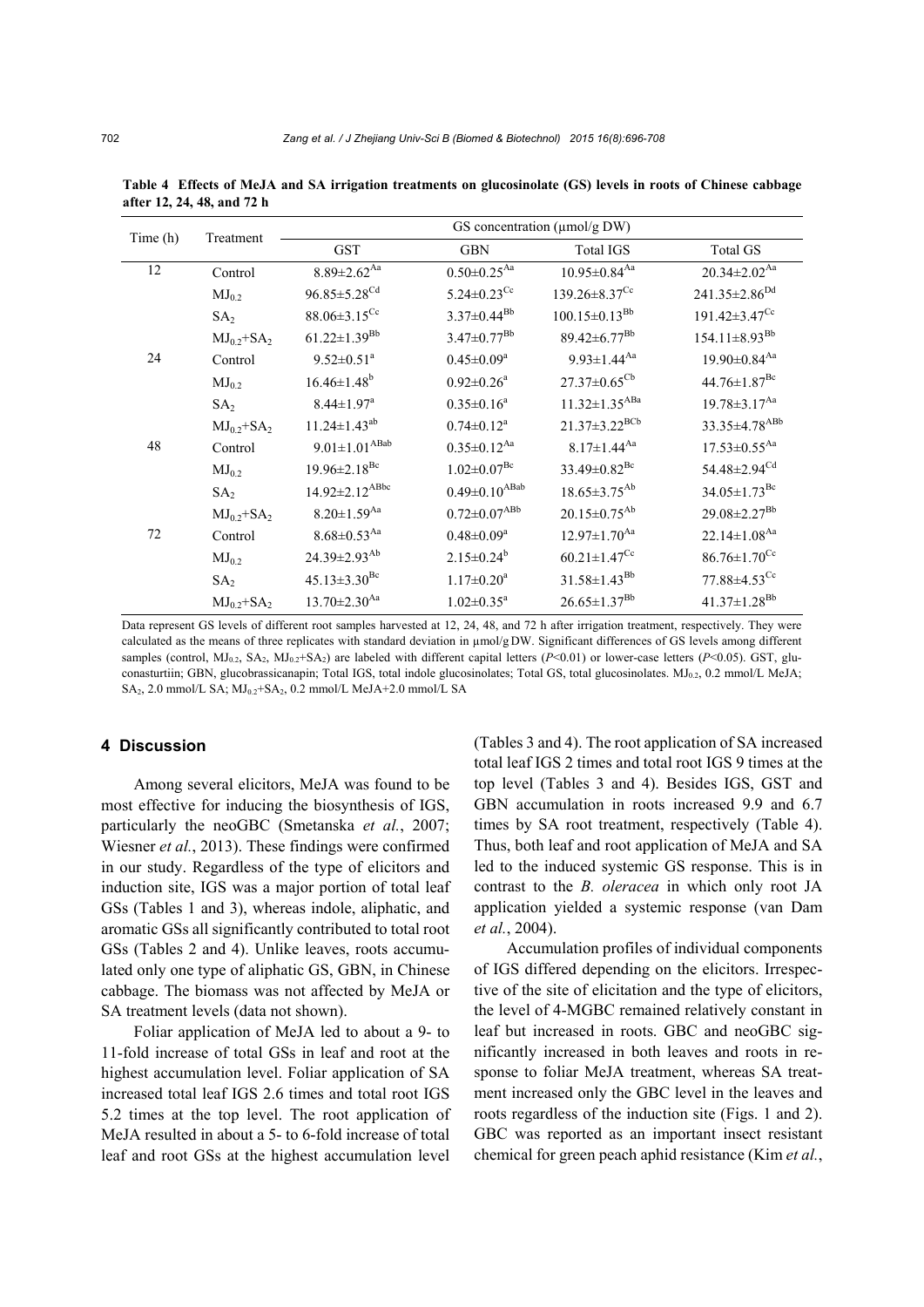

**Fig. 1 Accumulation kinetics of GBC, 4-MGBC, and neoGBC in leaves (a, c, e) and roots (b, d, f) of ZSN5 with foliar treatments** 

 $MJ_{0.2}$ , SA<sub>2</sub>, and  $MJ_{0.2}$ +SA<sub>2</sub> denote 0.2 mmol/L MeJA, 2.0 mmol/L SA, and 0.2 mmol/L MeJA+2.0 mmol/L SA treatments in foliar application, respectively. The data were calculated as the mean of three replicates with standard deviation in  $\mu$ mol/g DW. Significant differences of glucosinolate (GS) levels compared to control are labeled with \*\* (*P*<0.01) or \* (*P*<0.05). 12, 24, 48, and 72 h represent the sampling time of 12, 24, 48, and 72 h after different treatments on ZSN5 (Zao Shu Wu Hao). GBC, glucobrassicin; 4-MGBC, 4-methoxy glucobrassicin; neoGBC, neoglucobrassicin

2008). So, MeJA- and SA-induced accumulation of GBC could enhance the insect resistance of Chinese cabbage plant. The SA application increased the neoGBC level only in roots. As a result, 4-MGBC is a root metabolite that responds to both elicitors, whereas neoGBC is a leaf metabolite that does not respond to SA but to the MeJA elicitor. The inducing effect of SA on leaf and root GS accumulation was always much lower than that of MeJA despite the use of a 10-fold higher molar concentration. However, the specific GS profiles of Chinese cabbage in response to leaf and root MeJA application were not altered by an SA application. All these results indicate that the signal transduction pathways triggered by MeJA and SA converge downstream and then diverge to activate the subset of specific genes at different magnitudes. Along this line, signaling pathways of systemic acquired resistance (SAR) mediated by SA and induced systemic resistance (ISR) mediated by JA are known to share the components controlled by the same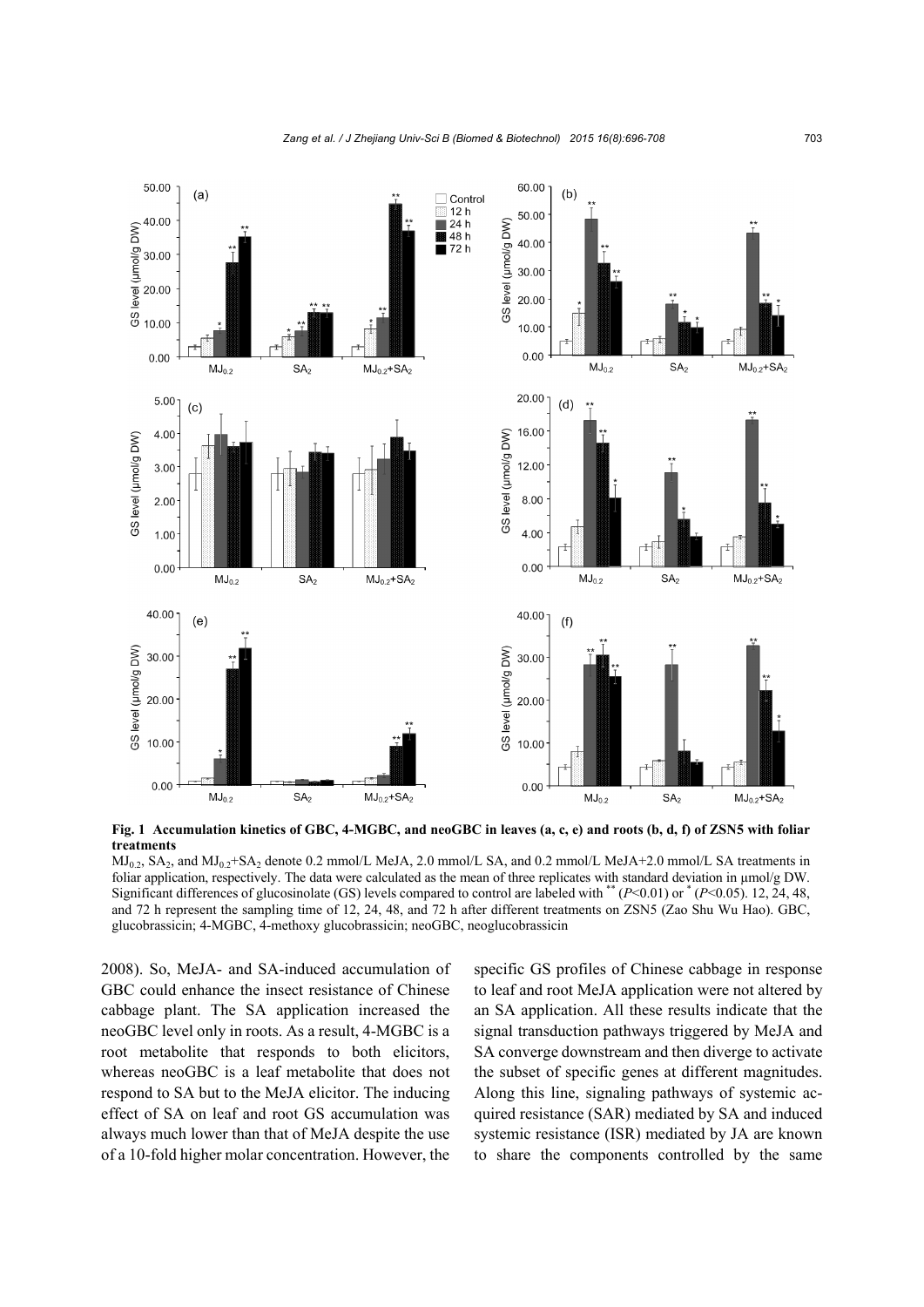

**Fig. 2 Accumulation kinetics of GBC, 4-MGBC, and neoGBC in leaves (a, c, e) and roots (b, d, f) of ZSN5 with root treatments** 

 $MJ_{0,2}$ , SA<sub>2</sub>, and  $MJ_{0,2}$ +SA<sub>2</sub> denote 0.2 mmol/L MeJA, 2.0 mmol/L SA, and 0.2 mmol/L MeJA+2.0 mmol/L SA treatments in root application, respectively. The data were calculated as the mean of three replicates with standard deviation in µmol/g DW. Significant differences of glucosinolate levels compared to control are labeled with \*\* (*P*<0.01) or \* (*P*<0.05). 12, 24, 48, and 72 h represent the sampling time of 12, 24, 48, and 72 h after different treatments on ZSN5 (Zao Shu Wu Hao). GBC, glucobrassicin; 4-MGBC, 4-methoxy glucobrassicin; neoGBC, neoglucobrassicin

transcriptional regulator NPR1, along with NPR1 independent pathways for immediate early genes (Uquillas *et al.*, 2004; Kachroo and Kachroo, 2013). Competition for NPR1 as a part of crosstalk control by SA-mediated transduction systems could inhibit the signaling of JA.

GSs were also recognized for their distinctive benefits to human nutrition (Verkerk *et al.*, 2009). GS breakdown products, particularly isothiocyanates and nitriles, have been shown to induce the phase II detoxification enzymes, resulting in cell cycle arrest or apoptosis (Lund, 2003). Indole-3-carbinol produced by the breakdown of GBC is known to exert an anti-carcinogenic effect. An inverse association between the GS intake, especially aliphatic GS, and the risk of prostate cancer was recently found (Steinbrecher *et al.*, 2009). Thus, induced accumulation of GSs in Chinese cabbage will be beneficial for human health. However, high accumulation of neoGBC may pose a risk to human consumption since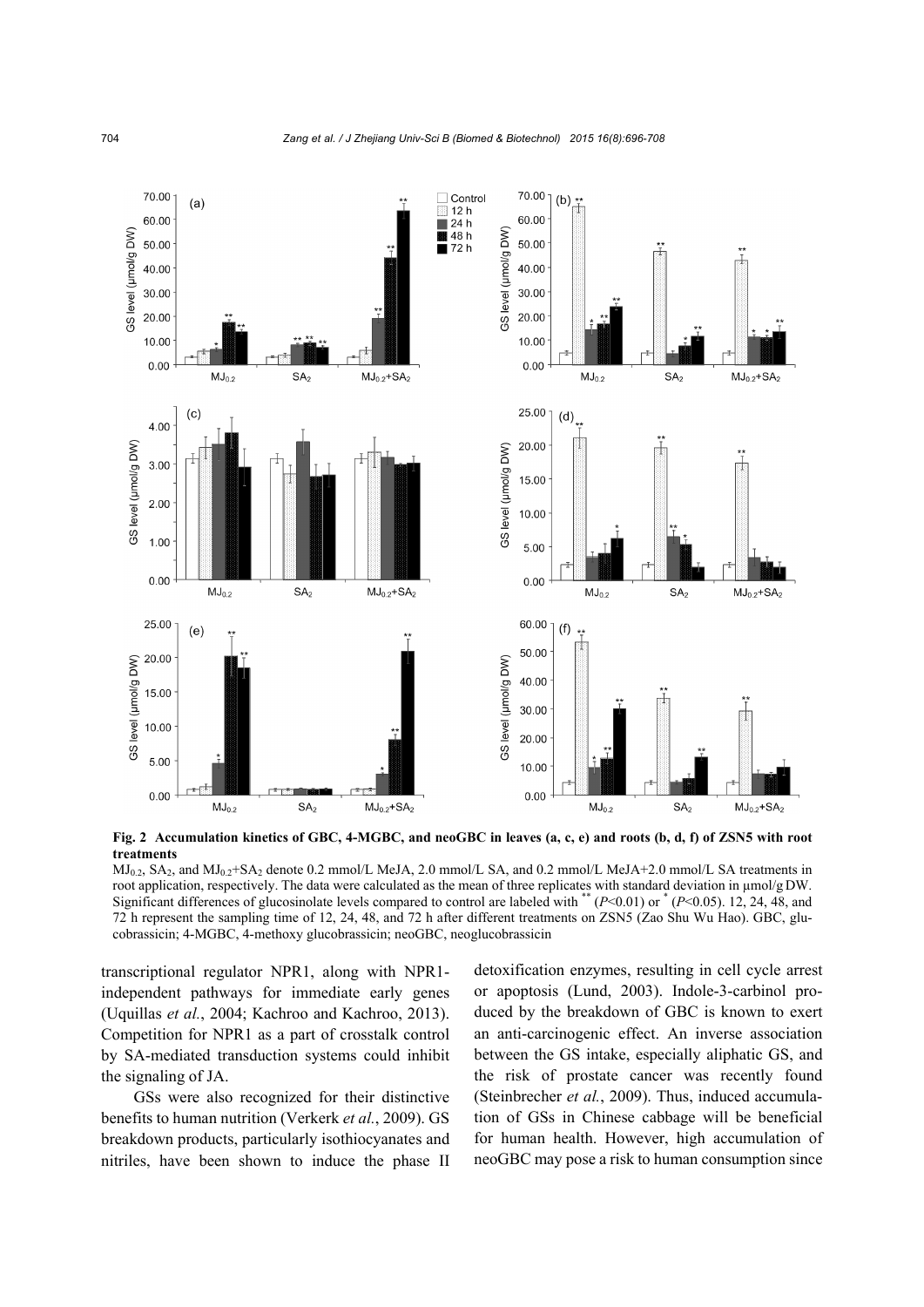it has a high mutagenic activity (Wiesner *et al*., 2014), and thus this must be taken into consideration for treatment conditions and/or metabolic engineering of Chinese cabbage in order to minimize the accumulation of neoGBC. In this regard, an SA application is preferred to an MeJA application for enhanced leaf GSs because our study showed that an SA application increased the neoGBC level only in roots.

Several differences in GS accumulation patterns between the leaf and root were observed in response to the foliar treatment of MeJA or SA. Firstly, overall accumulation levels and rates of total GSs were much higher and faster in roots than in leaves. Secondly, the rate of IGS accumulation was much faster than that of aliphatic and aromatic GSs in both leaves and roots. Thirdly, the levels of total GSs were continuously increased over 72 h in leaves, but reached the highest level after 24 or 12 h followed by continuously decreased levels in roots with foliar or root treatment, respectively (Figs. 1 and 2). Fourthly, GS accumulation levels were not dependent on elicitor concentration in roots but in leaves, indicating that roots are saturated with 0.1 mmol/L MeJA or 0.2 mmol/L SA. Lastly, the antagonistic effect of foliar SA treatment on the MeJA-induced GS accumulation occurred after 72 h in leaves and 48 h in roots. All these findings indicate that roots are more sensitive and more rapidly responsive to elicitors than leaves. A previous study showed that MeJA and SA treatments triggered high rhizo-secretion of IGS with maximal elicitation occurring on the 10th day of treatment in *B. rapa* ssp. *rapa* plants (Schreiner *et al.*, 2011). Our treatment study was performed over three days. Most of the treatments steadily enhanced the GS levels. Taking the results together, repeated MeJA and SA treatments with a suitable concentration in a regular time interval will bring about a sustained level of GS accumulation that leads to enhanced disease resistance in Chinese cabbage.

The maximum levels of total leaf GS were similar between the elicitor treatment to the leaves and to the roots. When leaves and roots are treated with both stress hormones, SA exerts an antagonistic effect on MeJA-induced root GSs (Tables 2 and 4). However, SA showed a synergistic effect on the MeJA-induced leaf GSs accumulation when roots are treated with both elicitors for 72 h (Table 3). In contrast, SA had an antagonistic effect on the MeJA-induced leaf GS accumulation when leaves are treated with both elicitors for 72 h. Similar observations of the attenuation effect of SA on JA-induced GS accumulation were made in *Arabidopsis* and *B. oleracea* (Cipollini *et al.*, 2004; van Dam *et al.*, 2004). It is intriguing how a plant distinguishes the site of elicitation to reprogram the metabolic profiles. Further researches by comparative RNA-Seq analyses of the leaf and root RNAs from the two different elicitation sites may provide important information on the molecular mode of the specificity of plant responses and the dissection of the interactive signaling networks of MeJA and SA.

#### **5 Conclusions**

The present work demonstrated that roots accumulate much more GSs and are more sensitive and more rapidly responsive to elicitors than leaves in Chinese cabbage. However, unlike leaf GSs, accumulation levels of root GSs continue to decrease after 24-h elicitation time. Irrespective of the induction site, MeJA had a greater inducing and longer lasting effect on GSs accumulation than SA. SA exerted an antagonistic effect on the MeJA-induced root GSs irrespective of the site of elicitation. However, SA showed synergistic and antagonistic effects on the MeJA-induced leaf GSs when roots and leaves are elicitated for 3 d, respectively. Plant will respond specifically depending on the organ that is elicitated. Accumulation of IGS is a major metabolic hallmark of SA- and MeJA-mediated systemic response systems. The rate of conversion of GBC to neoGBC appears to occur at a steady rate with the duration of the elicitation. NeoGBC is an MeJA-responsive leaf metabolite that does not respond to SA elicitor, thus, temporal and spatial expression studies of the genes responsible for conversion of GBC to neoGBC may provide an important insight into the molecular mechanism of the elicitor and tissue specificity, by which the gene responds to only MeJA in the leaf tissue but to both SA and MeJA in the root tissue. This study may serve as a practical method to induce high levels of GSs for enhancement of disease resistance as well as for an anti-cancer diet of Chinese cabbage.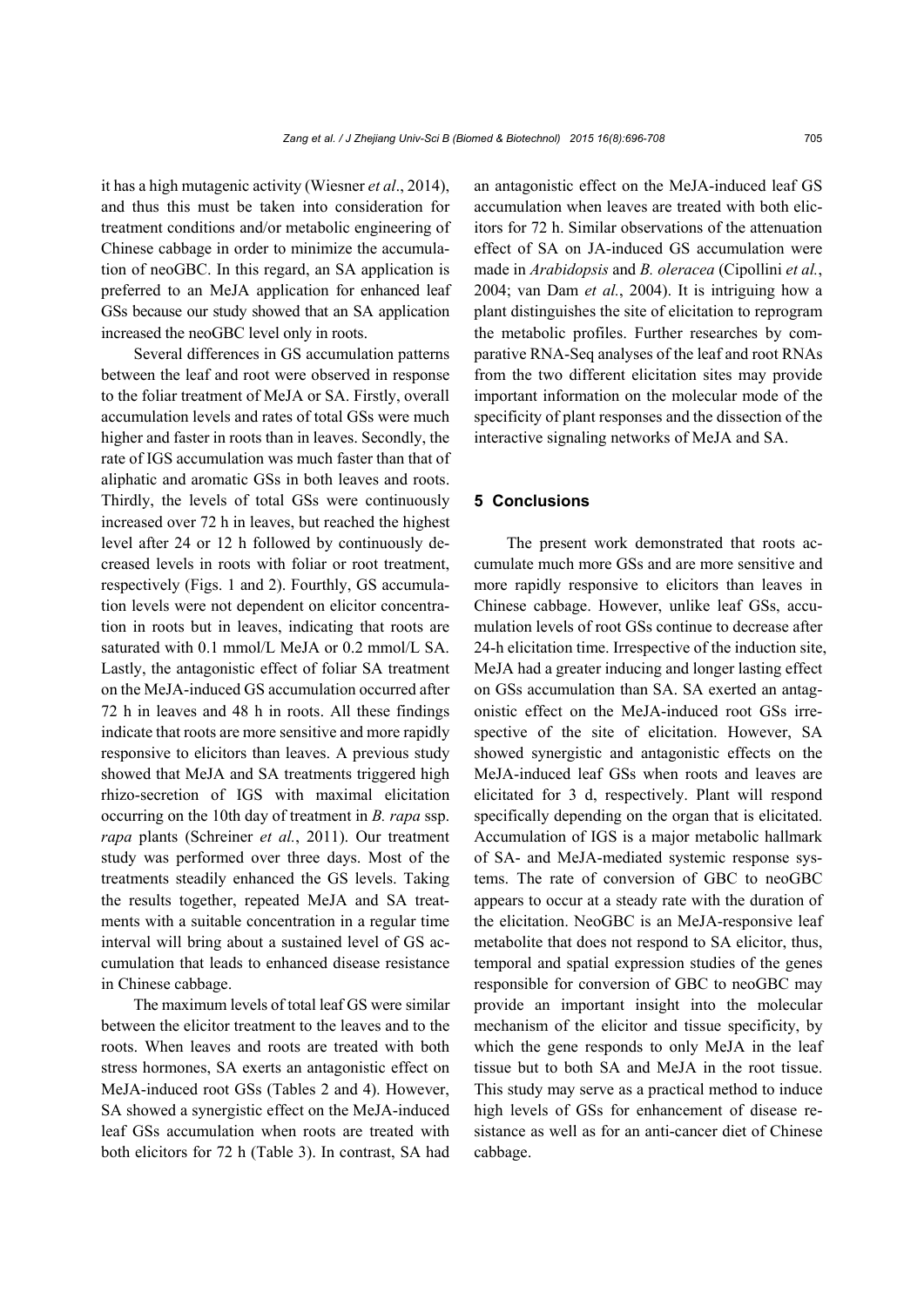#### **Compliance with ethics guidelines**

Yun-xiang ZANG, Jia-li GE, Ling-hui HUANG, Fei GAO, Xi-shan LV, Wei-wei ZHENG, Seung-beom HONG, and Zhu-jun ZHU declare that they have no conflict of interest.

This article does not contain any studies with human or animal subjects performed by any of the authors.

#### **References**

- Agerbirk, N., de Vos, M., Kim, J.H., *et al*., 2009. Indole glucosinolate breakdown and its biological effects. *Phytochem. Rev.*, **8**(1):101-120. [doi:10.1007/s11101-008-9098-0]
- Agrawal, A.A., Kurashige, N.S., 2003. A role for isothiocyanates in plant resistance against the specialist herbivore *Pieris rapae*. *J. Chem. Ecol.*, **29**(6):1403-1415. [doi:10. 1023/A:1024265420375]
- Akula, R., Ravishankar, G.A., 2011. Influence of abiotic stress signals on secondary metabolites in plants. *Plant Signal. Behav.*, **6**(11):1720-1731. [doi:10.4161/psb.6.11.17613]
- Bednarek, P., Pislewska-Bednarek, M., Svatos, A., *et al.*, 2009. A glucosinolate metabolism pathway in living plant cells mediates broad-spectrum antifungal defense. *Science*, **323**(5910):101-106. [doi:10.1126/science.1163732]
- Beekwilder, J., van Leeuwen, W., van Dam, N.M., *et al*., 2008. The impact of the absence of aliphatic glucosinolates on insect herbivory in *Arabidopsis*. *PLoS ONE*, **3**(4):e2068. [doi:10.1371/journal.pone.0002068]
- Borgen, B.H., Thangstad, O.P., Ahuja, I., *et al*., 2010. Removing the mustard oil bomb from seeds: transgenic ablation of myrosin cells in oilseed rape (*Brassica napus*) produces MINELESS seeds. *J. Exp. Bot.*, **61**(6):1683- 1697. [doi:10.1093/jxb/erq039]
- Brader, G., Mikkelsen, M.D., Halkier, B.A., *et al*., 2006. Altering glucosinolate profiles modulates disease resistance in plants. *Plant J.*, **46**(5):758-767. [doi:10.1111/ j.1365-313X.2006.02743.x]
- Burow, M., Müller, R., Gershenzon, J., *et al*., 2006. Altered glucosinolate hydrolysis in genetically engineered *Arabidopsis thaliana* and its influence on the larval development of *Spodoptera littoralis*. *J. Chem. Ecol.*, **32**(11): 2333-2349. [doi:10.1007/s10886-006-9149-1]
- Buxdorf, K., Yaffe, H., Barda, O., *et al*., 2013. The effects of glucosinolates and their breakdown products on necrotrophic fungi. *PLoS ONE*, **8**(8):e70771. [doi:10.1371/ journal.pone.0070771]
- Cipollini, D., Enright, S., Traw, M.B., *et al*., 2004. Salicylic acid inhibits jasmonic acid-induced resistance of *Arabidopsis thaliana* to *Spodoptera exigua*. *Mol. Ecol.*, **13**(6): 1643-1653. [doi:10.1111/j.1365-294X.2004.02161.x]
- Clay, N.K., Adio, A.M., Denoux, C., *et al*., 2009. Glucosinolate metabolites required for an *Arabidopsis* innate immune response. *Science*, **323**(5910):95-101. [doi:10. 1126/science.1164627]
- del Carmen Martínez-Ballesta, M., Moreno, D.A., Carvajal, M., 2013. The physiological importance of glucosinolates

on plant response to abiotic stress in *Brassica*. *Int. J. Mol. Sci.*, **14**(6):11607-11625. [doi:10.3390/ijms140611607]

- Fan, J., Crooks, C., Creissen, G., *et al*., 2011. *Pseudomonas sax* genes overcome aliphatic isothiocyanate-mediated non-host resistance in *Arabidopsis*. *Science*, **331**(6021): 1185-1188. [doi:10.1126/science.1199707]
- Flors, V., Ton, J., van Doorn, R., *et al*., 2008. Interplay between JA, SA and ABA signaling during basal and induced resistance against *Pseudomonas syringae* and *Alternaria brassicicola*. *Plant J.*, **54**(1):81-92. [doi:10. 1111/j.1365-313X.2007.03397.x]
- Fritz, V.A., Justen, V.L., Bode, A.M., *et al*., 2010. Glucosinolate enhancement in cabbage induced by jasmonic acid application. *HortScience*, **45**:1188-1191.
- Glatt, H., Baasanjav-Gerber, C., Schumacher, F., *et al*., 2011. 1-Methoxy-3-indolylmethyl glucosinolate, a potent genotoxicant in bacterial and mammalian cells: mechanisms of bioactivation. *Chem. Biol. Interact.*, **192**(1-2):81-86. [doi:10.1016/j.cbi.2010.09.009]
- Kachroo, P., Kachroo, A., 2013. The role of salicylic acid and jasmonic acid in plant immunity. *In*: Sessa, G. (Ed.), Molecular Plant Immunity, 1st Ed. John Wiley & Sons, Inc., p.55-71. [doi:10.1002/9781118481431.ch4]
- Kiddle, G.A., Doughty, K.J., Wallsgrove, R.M., 1994. Salicylic acid-induced accumulation of glucosinolates in oilseed rape (*Brassica napus* L.) leaves. *J. Exp. Bot.*, **45**(9):1343-1346. [doi:10.1093/jxb/45.9.1343]
- Kim, J.H., Jander, G., 2007. *Myzus persicae* (green peach aphid) feeding on *Arabidopsis* induces the formation of a deterrent indole glucosinolate. *Plant J.*, **49**(6):1008-1019. [doi:10.1111/j.1365-313X.2006.03019.x]
- Kim, J.H., Lee, B.W., Schroeder, F.C., *et al*., 2008. Identification of indole glucosinolate breakdown products with antifeedant effects on *Myzus persicae* (green peach aphid). *Plant J.*, **54**(6):1015-1026. [doi:10.1111/j.1365-313X. 2008.03476.x]
- Loivamäki, M., Holopainen, J.K., Nerg, A.M., 2004. Chemical changes induced by methyl jasmonate in oilseed rape grown in the laboratory and in the field. *J. Agric. Food Chem.*, **52**(25):7607-7613. [doi:10.1021/jf049027i]
- Lund, E., 2003. Non-nutritive bioactive constituents of plants: dietary sources and health benefits of glucosinolates. *Int. J. Vitam. Nutr. Res.*, **73**(2):135-143. [doi:10.1024/0300- 9831.73.2.135]
- Mewis, I., Appel, H.M., Hom, A., *et al*., 2005. Major signaling pathways modulate *Arabidopsis* glucosinolate accumulation and response to both phloem-feeding and chewing insects. *Plant Physiol.*, **138**(2):1149-1162. [doi:10.1104/ pp.104.053389]
- Mikkelsen, M.D., Petersen, B.L., Glawischnig, E., *et al*., 2003. Modulation of *CYP79* genes and glucosinolate profile in *Arabidopsis* by defence signaling pathways. *Plant Physiol.*, **131**(1):298-308. [doi:10.1104/pp.011015]
- Müller, R., de Vos, M., Sun, J.Y., *et al*., 2010. Differential effects of indole and aliphatic glucosinolates on lepidopteran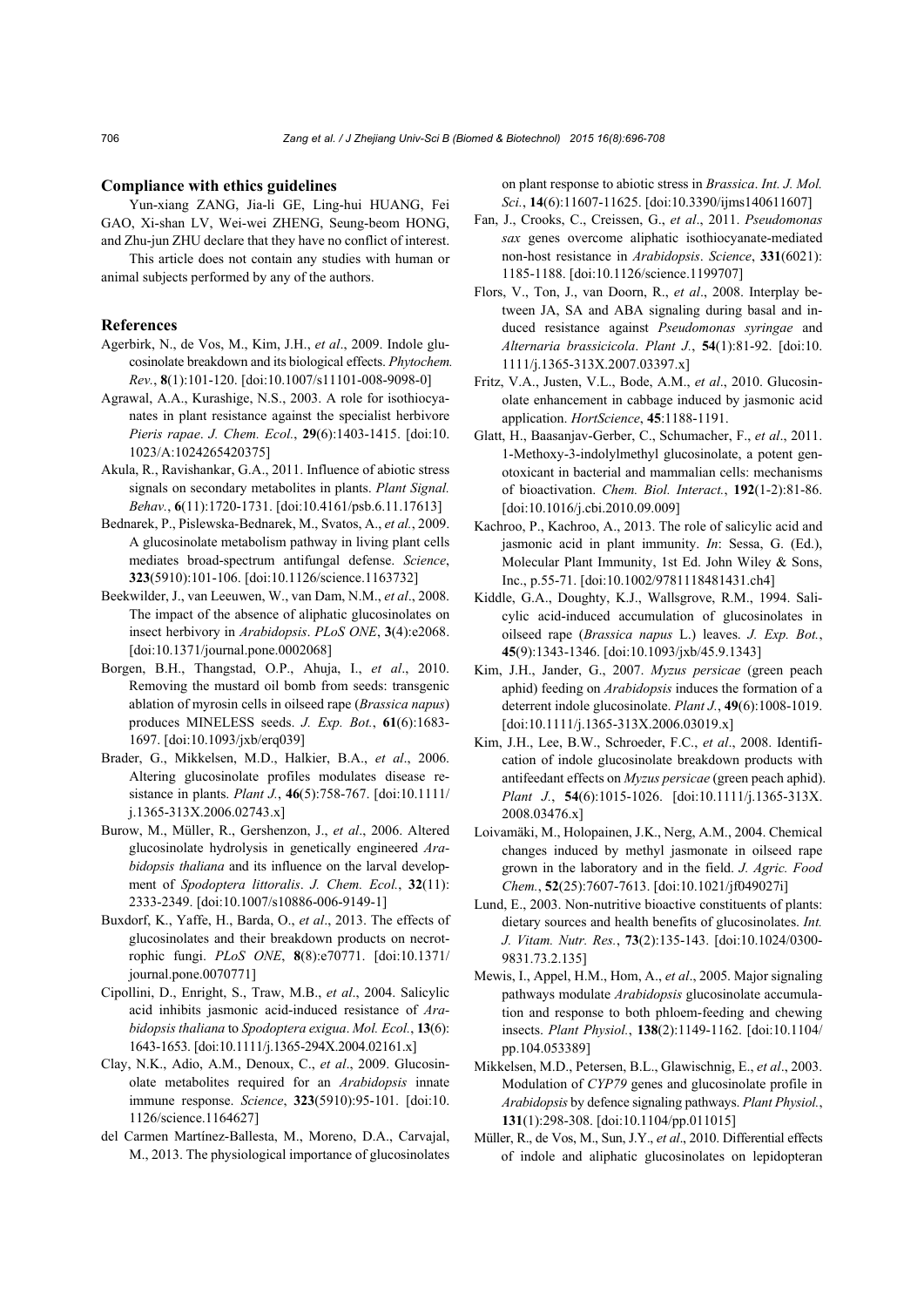herbivores. *J. Chem. Ecol.*, **36**(8):905-913. [doi:10.1007/ s10886-010-9825-z]

- Mumm, R., Burow, M., Bukovinszkine'kiss, G., *et al*., 2008. Formation of simple nitriles upon glucosinolate hydrolysis affects direct and indirect defense against the specialist herbivore, *Pieris rapae*. *J. Chem. Ecol.*, **34**(10): 1311-1321. [doi:10.1007/s10886-008-9534-z]
- Osbourn, A.E., 1996. Preformed antimicrobial compounds and plant defense against fungal attack. *Plant Cell*, **8**(10): 1821-1831. [doi:10.1105/tpc.8.10.1821]
- Pérez-Balibrea, S., Moreno, D.A., García-Viguera, C., 2011. Improving the phytochemical composition of broccoli sprouts by elicitation. *Food Chem.*, **129**(1):35-44. [doi:10. 1016/j.foodchem.2011.03.049]
- Pieterse, C.M.J., Dicke, M., 2007. Plant interactions with microbes and insects: from molecular mechanisms to ecology. *Trends Plant Sci.*, **12**(12):564-569. [doi:10. 1016/j.tplants.2007.09.004]
- Pieterse, C.M.J., Poelman, E.H., van Wees, S.C.M., *et al*., 2013. Induced plant responses to microbes and insects. *Front. Plant Sci.*, **4**:475. [doi:10.3389/fpls.2013.00475]
- Ratzka, A., Vogel, H., Kliebenstein, D.J., *et al*., 2002. Disarming the mustard oil bomb. *PNAS*, **99**(17): 11223-11228. [doi:10.1073/pnas.172112899]
- Redovniković, I.R., Glivetić, T., Delonga, K., *et al*., 2008. Glucosinolates and their potential role in plant. *Period. Biol.*, **110**:297-309.
- Robert-Seilaniantz, A., Grant, M., Jones, J.D., 2011. Hormone crosstalk in plant disease and defense: more than just jasmonate-salicylate antagonism. *Annu. Rev. Phytopathol.*, **49**(1):317-343. [doi:10.1146/annurev-phyto-073009-114 447]
- Rohr, F., Ulrichs, C., Mucha-Pelzer, T., *et al*., 2006. Variability of aliphatic glucosinolates in *Arabidopsis* and their influence on insect resistance. *Commun. Agric. Appl. Biol. Sci.*, **71**(2 Pt B):507-515.
- Schreiner, M., Krumbein, A., Knorr, D., *et al*., 2011. Enhanced glucosinolates in root exudates of *Brassica rapa* ssp. *rapa* mediated by salicylic acid and methyl jasmonate. *J. Agric. Food Chem.*, **59**(4):1400-1405. [doi:10.1021/jf103585s]
- Smetanska, I., Krumbein, A., Schreiner, M., *et al*., 2007. Influence of salicylic acid and methyl jasmonate on glucosinolate levels in turnip. *J. Hort. Sci. Biotechnol.*, **82**:690-694.
- Smith, J.L., de Moraes, C.M., Mescher, M.C., 2009. Jasmonate- and salicylate-mediated plant defense responses to insect herbivores, pathogens and parasitic plants. *Pest Manag. Sci.*, **65**(5):497-503. [doi:10.1002/ ps.1714]
- Steinbrecher, A., Nimptsch, K., Hüsing, A., *et al*., 2009. Dietary glucosinolate intake and risk of prostate cancer in the EPIC-Heidelberg cohort study. *Int. J. Cancer*, **125**(9): 2179-2186. [doi:10.1002/ijc.24555]
- Stotz, H.U., Sawada, Y., Shimada, Y., *et al*., 2011. Role of camalexin, indole glucosinolates, and side chain modifi-

cation of glucosinolate-derived isothiocyanates in defense of *Arabidopsis* against *Sclerotinia sclerotiorum*. *Plant J.*, **67**(1):81-93. [doi:10.1111/j.1365-313X.2011.04578.x]

- Sun, B., Yan, H.Z., Zhang, F., *et al*., 2012. Effects of plant hormones on main health-promoting compounds and antioxidant capacity of Chinese kale. *Food. Res. Int.*, **48**(2):359-366. [doi:10.1016/j.foodres.2012.04.021]
- Takahashi, H., Kanayama, Y., Zheng, M.S., *et al*., 2004. Antagonistic interactions between the SA and JA signaling pathways in *Arabidopsis* modulate expression of defense genes and gene-for-gene resistance to cucumber mosaic virus. *Plant Cell Physiol.*, **45**(6):803-809. [doi:10.1093/ pcp/pch085]
- Thaler, J.S., Humphrey, P.T., Whiteman, N.K., 2012. Evolution of jasmonate and salicylate signal crosstalk. *Trends Plant Sci.*, **17**(5):260-270. [doi:10.1016/j.tplants.2012.02. 010]
- Tierens, K.F., Thomma, B.P., Brouwer, M., *et al*., 2001. Study of the role of antimicrobial glucosinolate-derived isothiocyanates in resistance of *Arabidopsis* to microbial pathogens. *Plant Physiol.*, **125**(4):1688-1699. [doi:10. 1104/pp.125.4.1688]
- Uquillas, C., Letelier, I., Blanco, F., *et al*., 2004. NPR1 independent activation of immediate early salicylic acidresponsive genes in *Arabidopsis*. *Mol. Plant Microbe Interact.*, **17**(1):34-42. [doi:10.1094/MPMI.2004.17.1.34]
- van Dam, N.M., Witjes, L., Svatoš, A., 2004. Interactions between aboveground and belowground induction of glucosinolates in two wild *Brassica* species. *New Phytol.*, **161**(3):801-810. [doi:10.1111/j.1469-8137.2004.00984.x]
- Verkerk, R., Schreiner, M., Krumbein, A., *et al*., 2009. Glucosinolates in *Brassica vegetables*: the influence of the food supply chain on intake, bioavailability and human health. *Mol. Nutr. Food Res.*, **53**(S2):S219-S265. [doi:10. 1002/mnfr.200800065]
- Wang, X., Wang, H., Wang, J., *et al*., 2011. The genome of the mesopolyploid crop species *Brassica rapa*. *Nat. Genet.*, **43**(10):1035-1039. [doi:10.1038/ng.919]
- Wiesner, M., Hanschen, F.S., Schreiner, M., *et al*., 2013. Induced production of 1-methoxy-indol-3-ylmethyl glucosinolate by jasmonic acid and methyl jasmonate in sprouts and leaves of pak choi (*Brassica rapa* ssp. *chinensis*). *Int. J. Mol. Sci.*, **14**(7):14996-15016. [doi:10. 3390/ijms140714996]
- Wiesner, M., Schreiner, M., Glatt, H., 2014. High mutagenic activity of juice from pak choi (*Brassica rapa* ssp. *chinensis*) sprouts due to its content of 1-methoxy-3-indolylmethyl glucosinolate, and its enhancement by elicitation with methyl jasmonate. *Food Chem. Toxicol.*, **67**:10-16. [doi:10.1016/j.fct.2014.02.008]
- Wittstock, U., Kliebenstein, D.J., Lambrix, V., *et al*., 2003. Chapter five glucosinolate hydrolysis and its impact on generalist and specialist insect herbivores. *Rec. Adv. Phytochem.*, **37**:101-125. [doi:10.1016/S0079-9920(03) 80020-5]